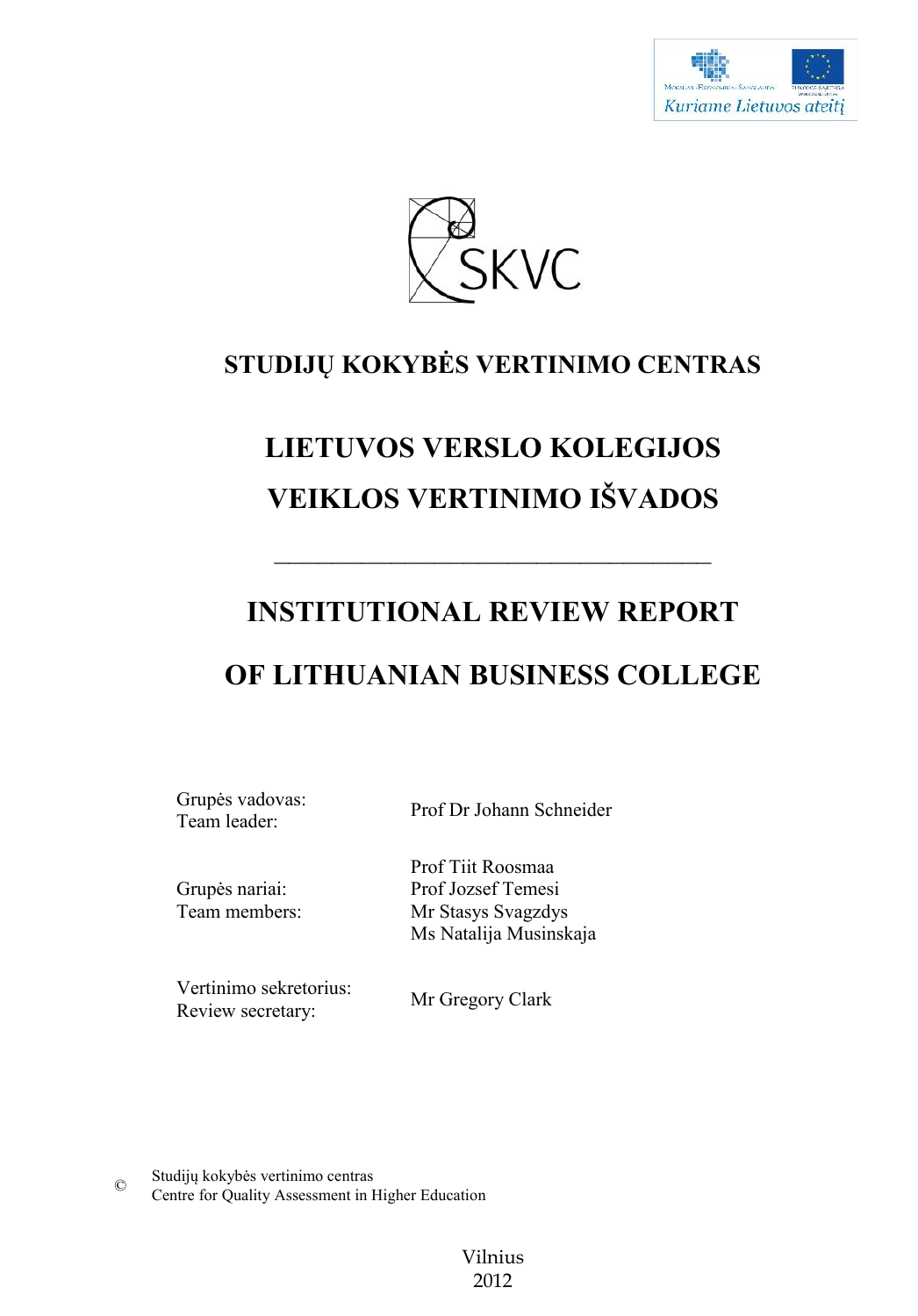| ANNEX. HIGHER EDUCATION INSTITUTION RESPONSE TO REVIEW REPORT 24 |  |
|------------------------------------------------------------------|--|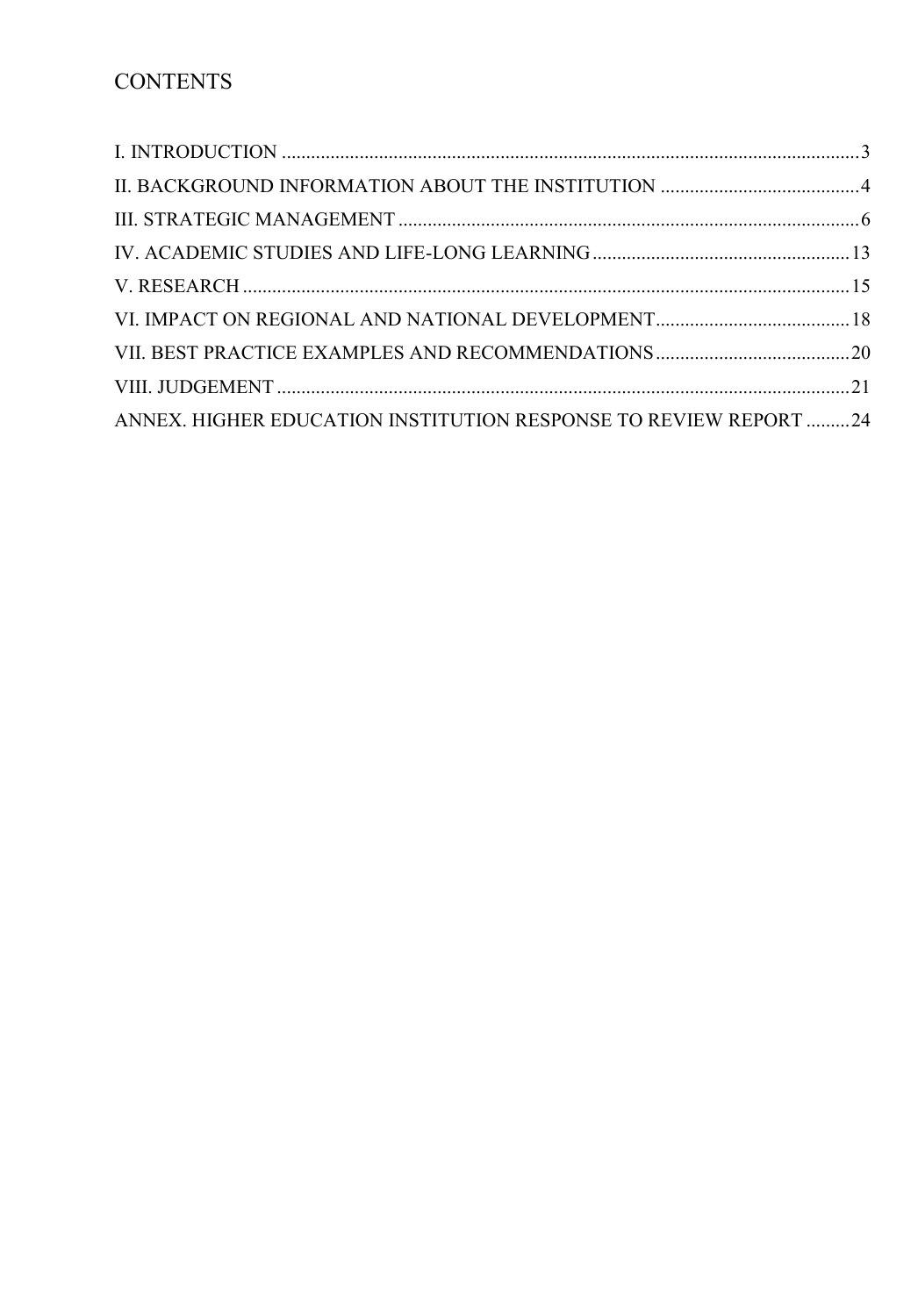## I. INTRODUCTION

The Institutional Review of Lithuanian Business College (former name - West Lithuanian Business College (WLBC)) was carried out between 9 October 2012 and 11 October 2012 by a team comprising:

- three experienced and senior academic staff from different European countries of whom one was Team Leader
- an experienced and senior professional services member of staff from a fourth European country who acted as Review Secretary
- two Lithuanian members representing different interests: a representative of the Business/Stakeholder community and a student.

The team was advised that WLBC had renamed itself and saw documentation and signage with different English translations of both the former name and the new name(s). However, for the purposes of this report, the name WLBC will be used as this was the name under which the team was commissioned to conduct the Institutional Review.

The Institutional Review Team was provided with a Self-Evaluation Report (SER), which was termed an Institutional Self-Assessment by WLBC, in advance and in accord with the Republic of Lithuania's Procedure for the External Review of Higher Education Institutions (22 September 2010) and its associated Methodology for Conducting an Institutional Review in Higher Education. The SER, which covers a six year period, was accompanied by annexes of supporting documentation, compiled by WLBC, including lists, tables and a sample study programme to offer the team an evidenced understanding of the four key areas covered by the SER:

- Strategic Management
- Academic Studies and Life-Long Learning
- Research and Art
- Impact on Regional and National Development

The team was additionally provided with the Republic of Lithuania's Methodology for Evaluating the Learning Resources and Associated Infrastructure of a Higher Education Institution (1 July 2011). In brief, this is an analysis commissioned by the Ministry of Education and Science, from an expert group in the Research and Higher Education Monitoring and Analysis Centre (MOSTA), against set indicators with metrics for Learning Resources, Withdrawal Rates, Infrastructure and other measures of Effectiveness. The team was also provided with the results of WLBC's Evaluation, which overall saw WLBC successfully meeting the requirements in all four headline areas:

- Adequacy and availability of Learning Resources and associated Infrastructure
- Composition and Qualifications of Academic and Professional Services Staff
- Student Academic Profile both at Entry and on Programme and Student Numbers
- Efficiency of the Use of Funds Allocated from the State Budget.

The team later noted that WLBC had more recently shown improvement in some of these areas but deterioration in other areas, such as Withdrawal Rates, and continued monitoring by WLBC was essential.

After consideration of the SER and annexes, the team sought supplementary information, particularly on detailed substantiation of statements in the SER, funding and budgeting matters and student enrolment.

WLBC informed the team that the SER had been compiled by a Self-Evaluation Group appointed by the Director, drawing on key staff across the institution. The Self-Evaluation Group's work had followed on from preparatory work for the preceding Evaluation of Learning Resources and Associated Infrastructure. The Self-Evaluation Group had had cross-membership with those staff responsible for strategic planning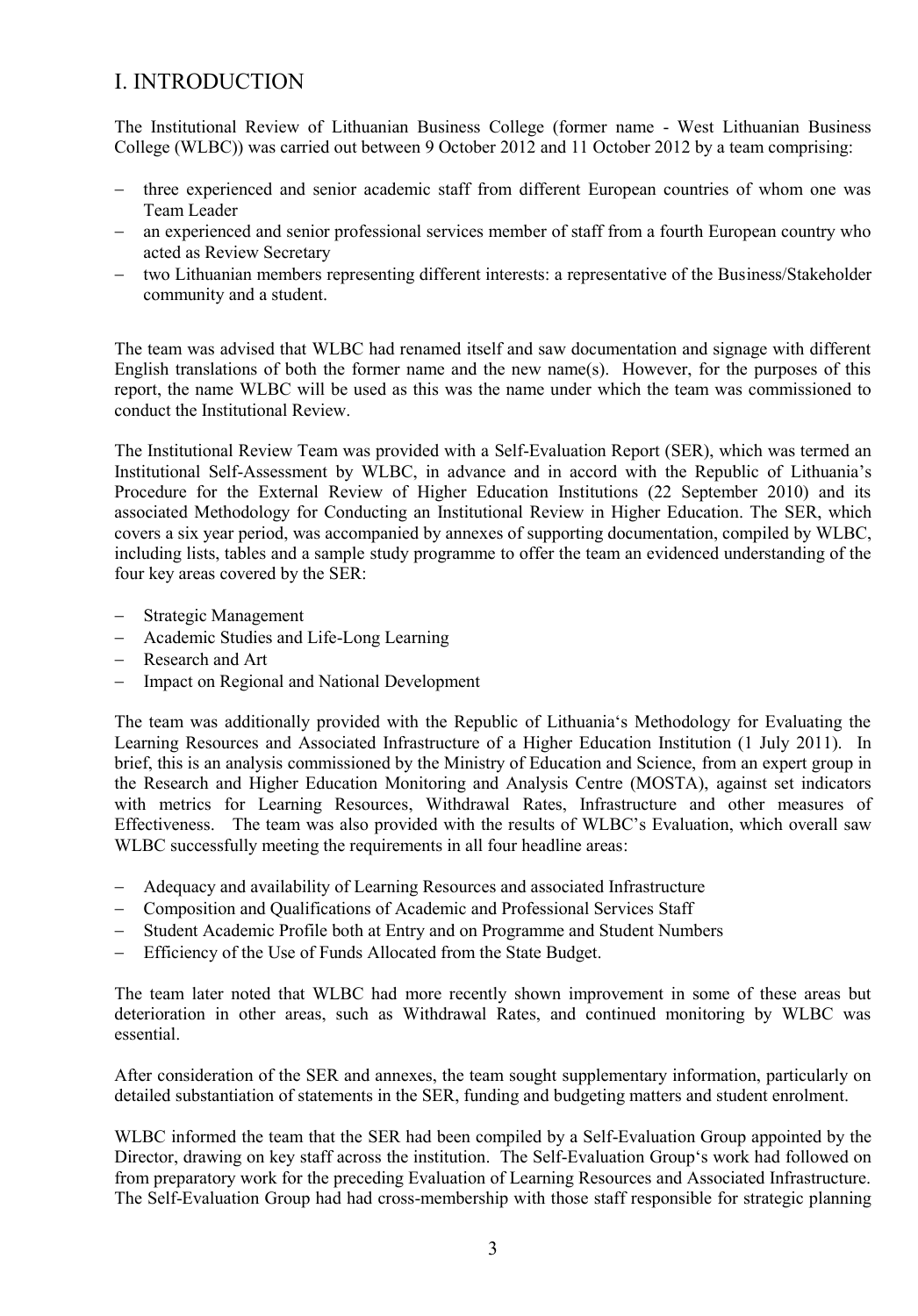and much of its work, including analysis of Strengths, Weaknesses, Opportunities and Threats, would continue to inform the WLBC's strategic planning.

Student representatives confirmed their involvement in the framing of the SER, including student surveys. Various staff confirmed having had the opportunity to inform the SER which had, for example, been debated at the Academic Council.

WLBC advised that this was the first experience of the SER process and that there had been some unintended factual omissions in the translation of certain documents into English. However, retranslated documents were subsequently provided to the team. Overall, allowing for the relatively small size and limited complexity of the institution, the SER allowed the team to conduct a fruitful review, although at times the SER was stronger on affirmation than evidence-based analysis.

In spite of the limitations of the SER as a background paper for the Institutional Review, the positive and open response of all WLBC participants at the formal meetings greatly assisted the team in working through its agenda and following through upon the range of issues to be addressed in the four key areas of the SER and Institutional Review report. The team is grateful to the Director, her staff and WLBC's students both for their generous hospitality towards the team and their openness and enthusiastic engagement in the review process.

#### II. BACKGROUND INFORMATION ABOUT THE INSTITUTION

The team arrived at a time of quite significant change for WLBC. At national level, the Law on Higher Education and Research had been enacted in 2009. This was aimed, amongst other things, to increase competitiveness, reform financing, promote student choice and enhance institutional autonomy.

However, the Lithuanian Constitutional Court had found in December 2011 that the transfer of management functions characteristic of the self-government of higher education institutions, to the Council, on whose composition the academic community had no crucial impact, contradicted the Constitution. The legislation had therefore been amended during 2012.

WLBC had also recently transferred its main campus to a refurbished building in the attractive Old Town of Klaipėda. Additionally, WLBC faced significant changes in student funding in the context of a demographic downturn, of the global economic slowdown and of increased emigration from Lithuania.

WLBC was established in 2001 instead of the School for Further Education for Secretaries-Manager's Assistants which had been carrying its activity since 1995. In 2009, reorganisation of the College took place by a merger with Šiauliai Regional College of Management, Law and Languages, although some separate residual organisational arrangements still applied at the now Šiauliai campus.

WLBC has the legal status of a public institution and therefore is eligible to receive public funding but in the context of its private foundation by two Founders and essentially owners, who are also, the current Director and Vice-Director for Studies.

WLBC offers nine programmes of study, all of them accredited, which, from the organogram in the SER, are managed in six Klaipėda-based and two Šiauliai-based study departments:

- Management
- Recreation and Tourism
- Infomatics
- Technologies
- Economics
- General Subjects
- Administration
- Accounting and Law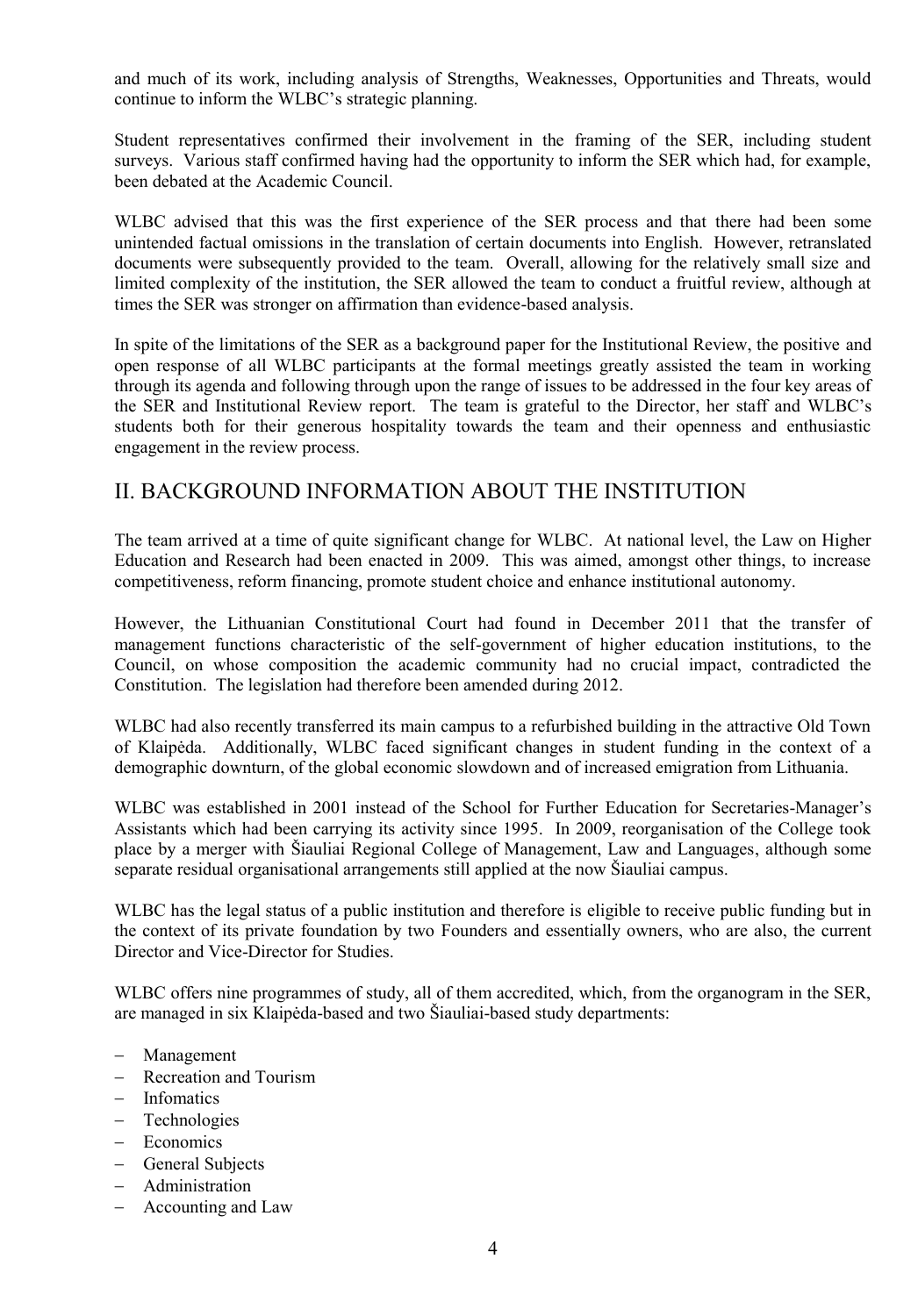In 2011, there were 837 students enrolled but with a decreasing trend. In 2011, there were 133 academic staff (43 FTE) and 22 administrative staff (17 FTE) but again with a decreasing trend. As a state College, WLBC is also charged with developing Applied Research.

WLBC professional services infrastructure, according to the organogram provided with the SER comprises thirteen small, dedicated professional services units or centres:

- Study Department
- Practical Education Centre
- Centre for Distance Studies
- Department of Applied Research
- Department of Marketing and Development
- Department of International Relations
- Business Information Centre
- Secretary's Office
- Library
- CISCO Laboratory
- Centre for Information Technology
- Finance Department
- Caretaker's Department

The eight study departments and thirteen professional services units or centres report to the Director, although the Klaipėda-based study departments and the Study Department do so through the Vice-Director for Studies.

Academic Council both governs WLBC's academic affairs and is consulted by the Founders on all strategic matters. Academic Council appointed the Founders as Director and Vice-Director for Studies. The Founders are also members of Academic Council and appoint some of its members. Other members of Academic Council are elected by staff and students.

WLBC's accredited academic provision comprises Professional Bachelors programmes, although it does also co-operate with University partners as a delivery site for those partners' Masters programmes.

Strategic Management will be considered in more detail in Section III, Strategic Management, but as stated in the SER, WLBC has the following:

#### Vision

'WLBC is a modern institution of higher education striving to be open to the society, integrating into the Lithuanian and European education system, focussing its activity on the needs of Klaipėda and Šiauliai regions, promptly and flexibly responding to changes in labour market in satisfying the needs of the society.'

#### Mission

'To prepare qualified specialists with higher education, awarding a qualification degree of professional batchelor, who are able to socialise in constantly changing environment and engage with various fields of activities, providing conditions for continuous learning, organising professional development, conducting, applied research indispensable for the region.'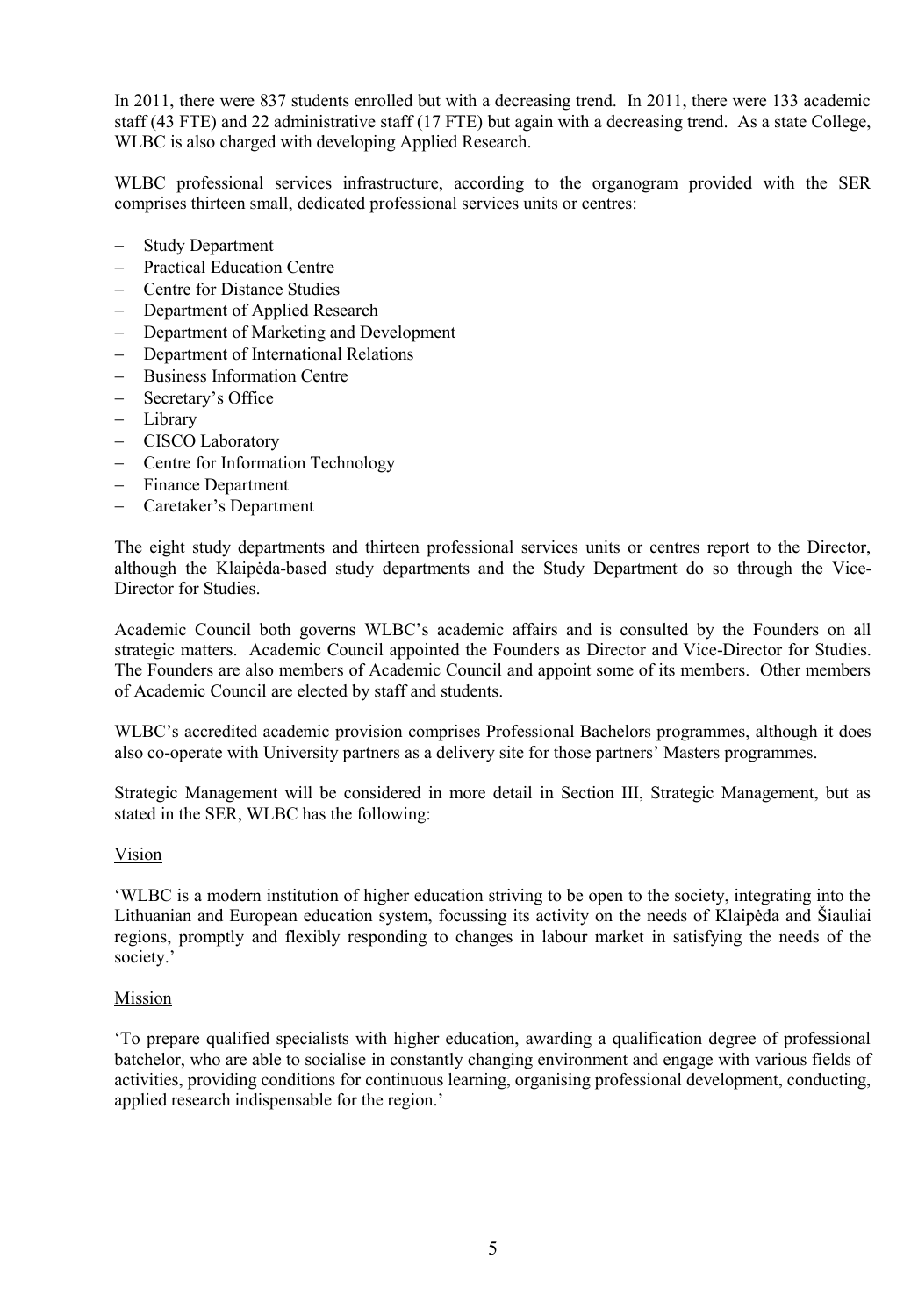### III. STRATEGIC MANAGEMENT

1.1 In its SER, WLBC outlined the national legislative framework for its strategic plan, including in 2009 the Law on Higher Education and Research, already commented upon in Section II, Background Information About The Institution, which proposed fundamental changes to Higher Education funding and governance. The SER references its preceding WLBC Strategy 2005-2008 and details its strategic planning responses to that national legislative framework: Strategic Activity Plan 2009-2014 and WLBC Integrated Development Strategy 2010-2015, with the latter document taking account of the merger with Šiauliai Regional College of Management, Law and Languages.

The last document was drawn up using the information derived from WLBC's standard strategic planning processes, chiefly the Strategic Planning Group, but was drafted by external consultants commissioned by WLBC to increase objectivity, proactivity and breadth of scope. The final document was considered within WLBC and approved by the Academic Council.

WLBC advised that its current activities followed that WLBC Integrated Development Strategy 2010- 2015 with the aim of creating effective and transparent systems for delivering Higher Education whilst reducing administrative control and strengthening feedback from stakeholders.

In that last regard, WLBC lays great emphasis in the SER upon stakeholders' opinion surveys which show a high rating for perceived compliance with WLBC's stated mission. All categories of respondent (Employers, Graduates, Students and Academic Staff) concur that the cited elements of the mission are being delivered. The SER also explicitly allows for alternative directions and responses, a more emergent strategy, in the context of the dynamic economic background.

The SER cites a number of national programmes and strategies with which it asserts its strategic planning complies. Similarly, it lists a number of national regulatory documents on applied research and academic studies again asserting compliance. The SER similarly asserts compliance, in a general rather than specified manner (although with some specific examples and substantiation offered) with the Bologna Process, European University Association and Lisbon Strategy.

WLBC advised the team that its revision of its strategic plan flowed from state legislation including the changes to the national approach to Higher Education and especially the greater autonomy for institutions financially. The Director described, where necessary, WLBC initiating changes to strategy in response to external events.

Members of Academic Council confirmed that strategic planning was debated in their meetings and other stakeholders confirmed the relevance of the WLBC's strategic planning to the national, regional and even city agendas.

In discussion with the Director, and from sight of WLBC's most recent publicity material, the team learnt of the intention to open a Vilnius campus from September 2013. The avowed purpose was to compensate for declining student numbers in the home regions rather than purely a business expansion. The team was surprised that such a significant development had not been captured within WLBC's strategic planning processes.

The team found that WLBC had provided evidence that its strategic plan complied with its mission, the strategic documents of the national policy on applied research and academic studies, and the principles of the European Higher Education Area and the European Research Area. However, WLBC had not used this evidence to compile a detailed mapping that would have provided better demonstration of compliance.

1.2 The SER advised that WLBC's strategic planning was consistent with national requirements for such processes. The SER also cited the sourcing of national planning and regulatory documentation. The SER also advised that the Strategic Planning Group had carried out a Strengths, Weaknesses, Opportunities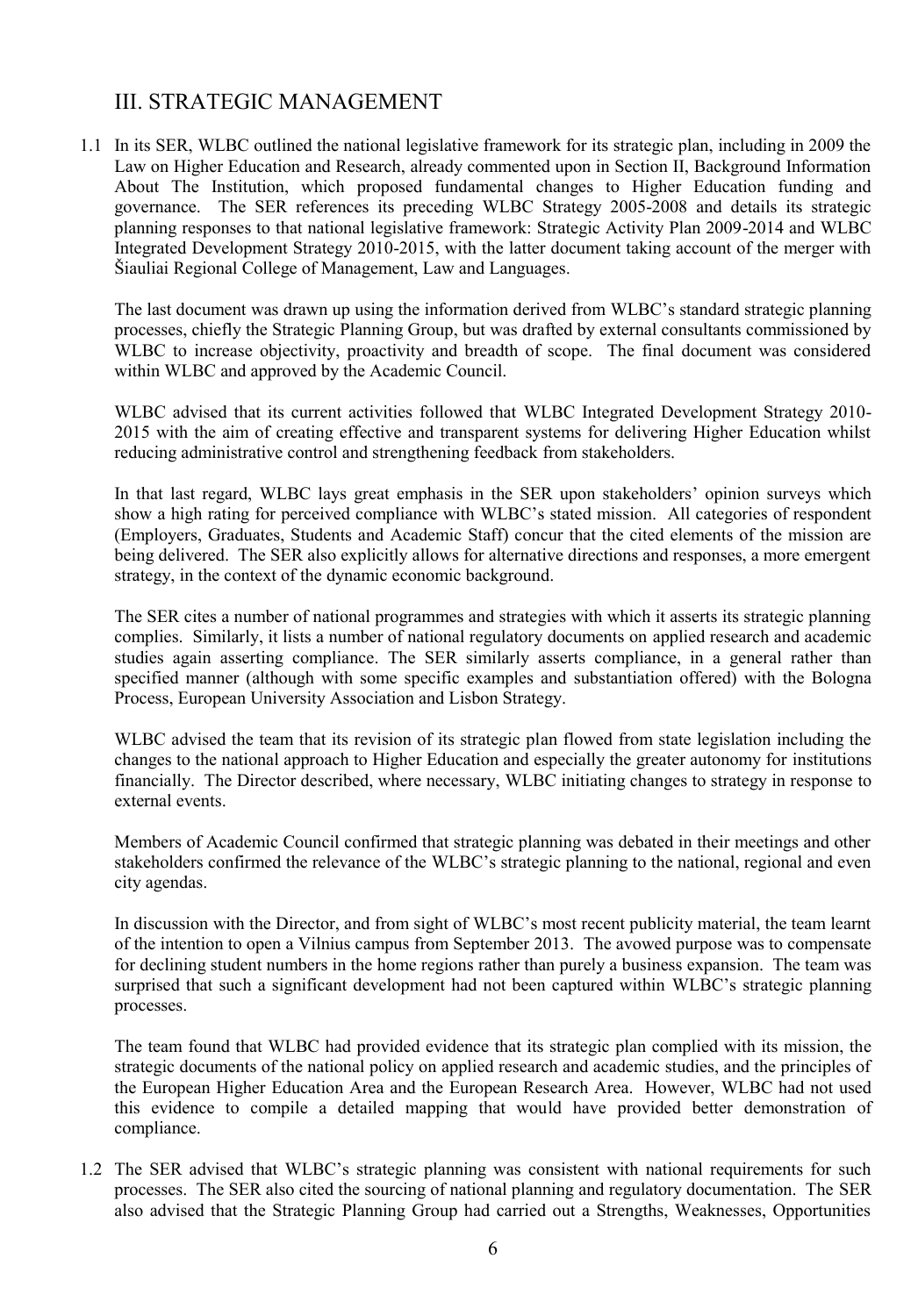and Threats (SWOT) analysis as part of its preparatory work and had commissioned three sets of research from an external professional consultancy in relation to strategic planning. The team commended WLBC for its preparedness to seek expert external assistance to enhance the breadth of view of its strategic planning.

The SER maps functional strategies to strategic aims which are in term underpinned by particular objectives. The SER also maps compliance against WLBC's overarching vision and mission.

The SER seeks to prove the validity and interoperability of its strategic planning by a table exemplifying decisions and actions taken by WLBC in the period 2006-2011 as justifications of its strategic aims, offering a final column of 'Results' quantifying the percentage or volume of increased activity. Unfortunately, this does not map directly back onto a target percentage or volume. Nevertheless, it does assist in describing how WLBC has operated within its broad strategy.

In total, WLBC's Integrated Development Strategy 2010-2015 comprises six strategic goals with fifteen aims and sixty-six objectives, which need to be prioritised before suitable actions can then be implemented. Operational implementation decisions are made year per year taking into account the financial situation. Priorities for selecting the concrete projects are not however based on clear criteria and the team found that decisions were not made within a consistent and sustainable planning framework, but rather in what appeared to be an opportunistic way. External programmes (national and but rather in what appeared to be an opportunistic way. international), co-operative projects and the available financial resources naturally had an important impact on planning but these factors were not always systematically integrated into the College's strategic planning process.

WLBC confirmed to the team the structure for assisting the Director in operationalising strategy: principally, the Vice-Director for Studies and the Heads of Study Department and Professional Services Units which supported implementation. There was no Registrar (Chief Operating Officer) or similar senior overarching Professional Services post at WLBC. Strategic Planning Group had Study Department representation as well as statistical information from Professional Services Units. Implementation was similarly achieved via detailed annual operational plans.

The student voice was repeatedly captured at all levels from Academic Council downwards.

The team believed WLBC's strategic goals to be well considered in the context of its vision and mission and WLBC demonstrated some sound practice in how the various components of its strategic planning were validated and made to operate successfully. However, the team also identified certain deficiencies. A minor example would be the failure to capture and integrate key activities such as co-operation and/or competition with comparator colleges or even universities. A more major example would be the lack of financial quantification not only of initiatives but also of potential risks.

The team **recommended** that WLBC systematises and overtly articulates its consideration of market share, profitability and investment efficiency within its strategic planning. In the context of greater competition, a decline in applications and a demographic downturn, its strategic planning should be underpinned by realistic financial information. Similarly, new initiatives and activities should offer individual business cases with cost-benefit analysis. In recent years, WLBC has successfully drawn down project (and, crucially, European Union) funding to drive forward qualitative improvement. However, such monies may become less easy to access and realistic financial information must be factored into WLBC's selection of strategic choices. WLBC has already demonstrated, by its accessing of private finances for the refurbishment of its new premises, that it has the wherewithal and expertise to underpin its strategic planning in this way.

1.3 WLBC describes in its SER its detailed, systematic approach to establishing the validity and comprehensiveness of its quantitative and qualitative performance indicators for the implementation of its strategic planning, with particular reference to the document Description of the Strategic Planning Procedure of the College (2011).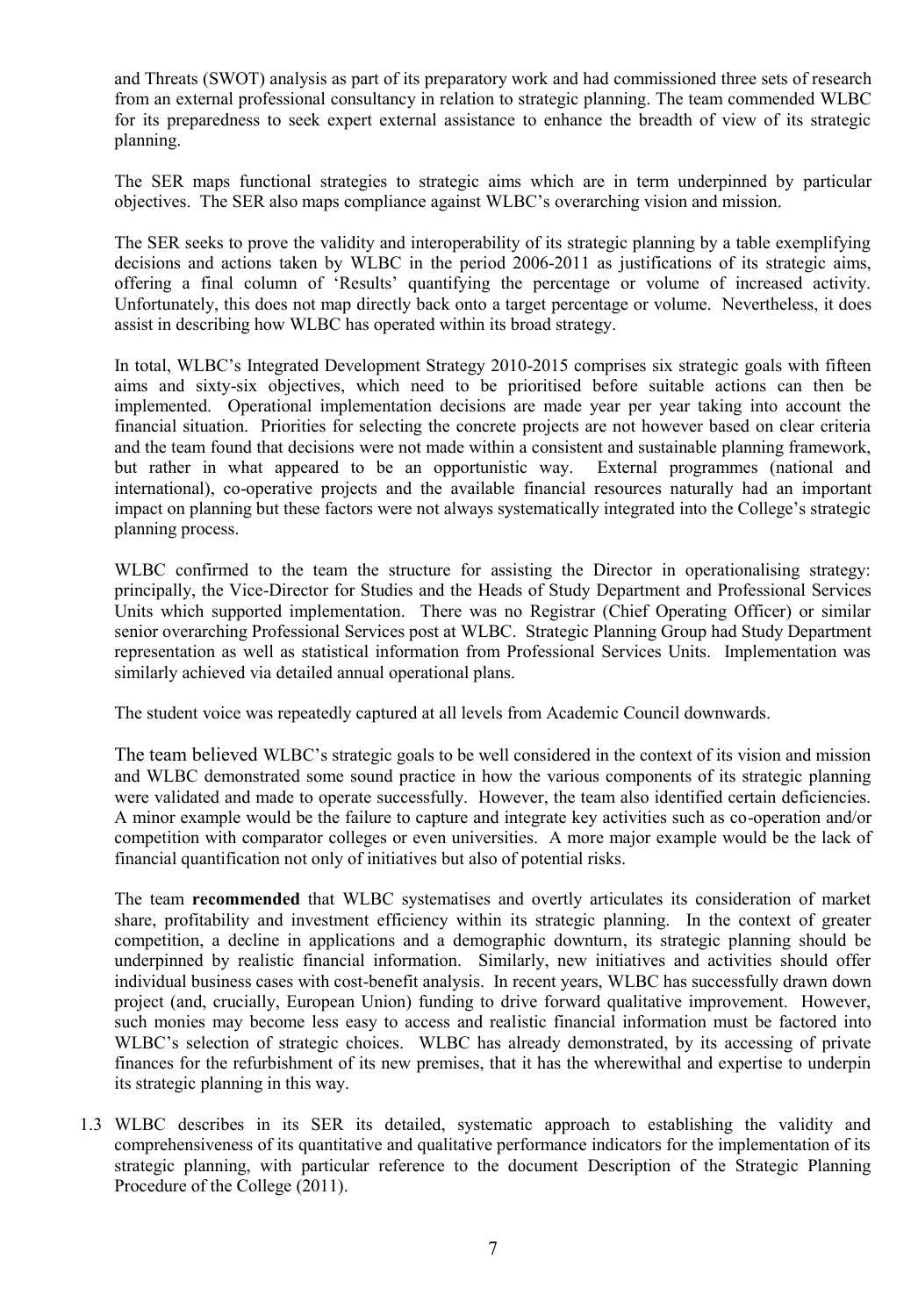Helpfully, Annex 7 of the SER offers a detailed mapping of strategic aims to objectives to indicators across all aspects of performance. It would have been helpful to the team if the SER had been correlated directly with that mapping, rather than dispersing some of it in the text, as this would have provided a wealth of actual qualitative and quantitative information to corroborate assertions within the SER.

Nevertheless, excepting the recommendation in the previous Section 1.2 on financial information, the team acknowledged that WLBC had in place reasonable and comprehensive qualitative and quantitative indicators.

1.4 In its SER, WLBC advised that Strategic Planning Group initiates and coordinates monitoring of strategic planning and also reports to Academic Council on its implementation and on any need for variation. The SER offers a quite detailed description of the treatment of deviation from targets set and consequent consideration of action or of variation. The SER goes on again in detail to identify the locus of responsibility for the input data or generation of performance indicators to be used in monitoring strategic planning.

It was somewhat disappointing, and probably unrealistic, that WLBC's analysis of the results of this intensive monitoring was that 'the main reason for non-achievement of the estimated outcome should be related to negative trends in external environment, negative impact of factors out of the College control…'. WLBC may be failing to pick up important messages from the available quality assurance mechanisms and may be demonstrating a degree of complacency in this regard.

On the other hand, WLBC has articulated appropriate frequencies and levels of monitoring of implementation of its strategic plan and is able to effect transparent monitoring of its strategic planning.

1.5 The SER and WLBC staff articulated and exemplified the public dissemination of information to differentiated target groups about implementation of its strategic planning and highlighted the use of lower cost options, including mass-media such as newspapers, its website, press releases and the promotion of WLBC's activities at national and international conferences. The SER also mentioned a valorisation plan. The team did not see this valorisation plan as a primary source document and received no further information on it at formal meetings and was unable to decipher what added value it was supposed to offer to the dissemination of information about implementation of its strategic planning.

The SER also described the internal dissemination of strategic planning information. Overall, staff and students whom the team met seem well enough informed about what WLBC was doing and intending. WLBC monitors both external and internal dissemination via its range of segmented stakeholder surveys and these confirm a high awareness across all constituencies. In later parts of this report, the team will return to the matter of whether business and social partners are adequately aware of the services available from WLBC but, otherwise, the team believed WLBC adequately informed all stakeholders on the implementation of its strategic planning.

- 2.1 The SER offers the legislative and regulatory background to the guidelines and purposes for WLBC's internal academic quality assurance arrangements. These address a State requirement for an internal academic quality assurance system in accord with the principles of the European Higher Education Area. They also set out the locus of responsibility for the various elements at department and institutional levels. The approval and monitoring procedures for internal academic quality assurance are set out in the following documents:
	- Quality Assessment Standard (2009)
	- Integrated Quality Manual (2012)

which are supplemented for the assistance of students by guidance documents such as:

- Methods for Preparation of Diploma (Final) Theory
- Methods for Preparation of Practice Report
- Methods for Preparation of Course Papers and Self-Study Works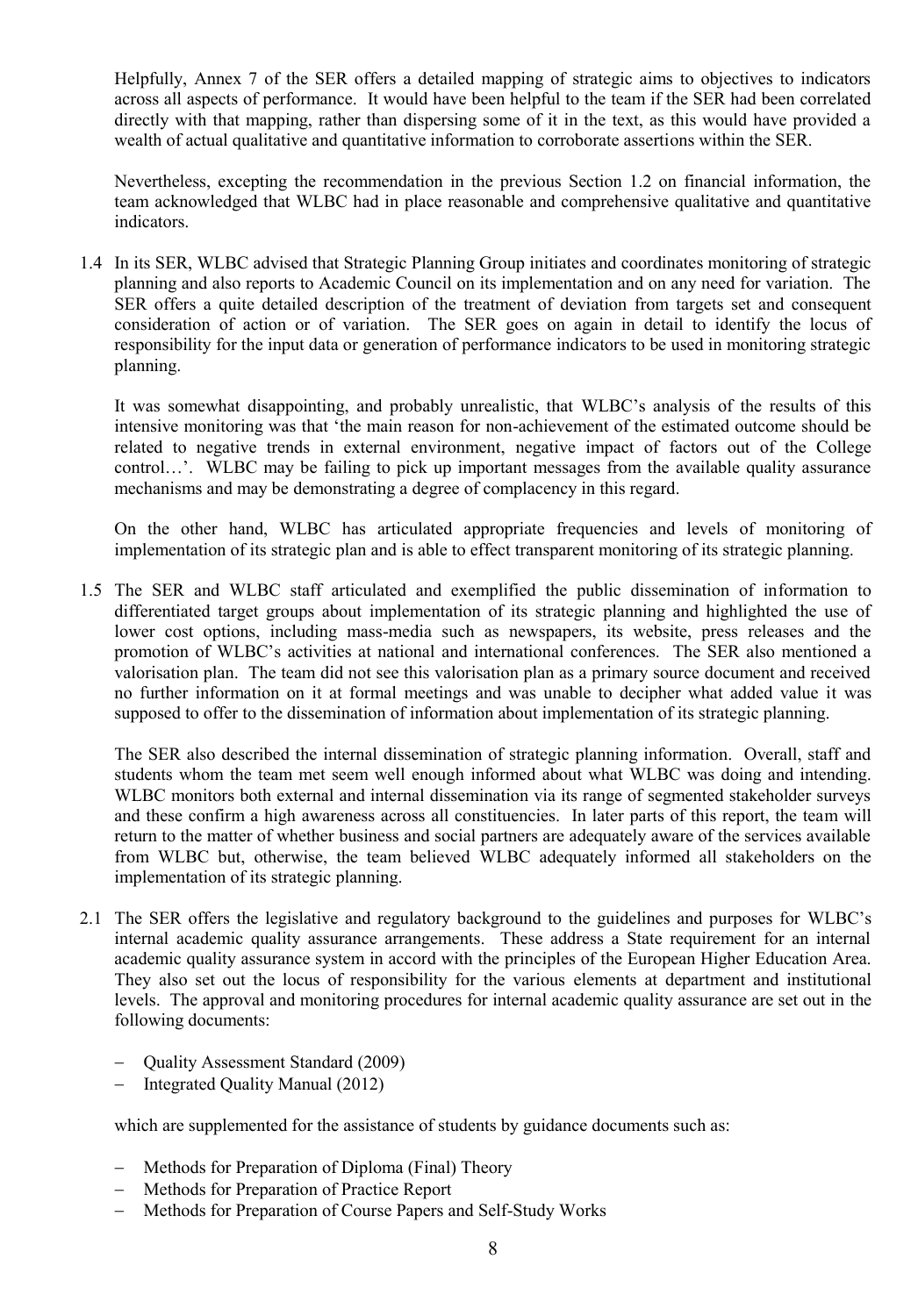Dissemination of this information falls to the Study Department.

WLBC has implemented the ISO 9001 quality management system.

Programme Approval, Significant Amendment and Review is initiated at study department level and includes market and external stakeholder soundings and the articulation of learning outcomes. Documentation is checked for national and regulatory compliance by the Study Department. It then requires subsequent Academic Council approval before submission for external accreditation by SKVC. Of WLBC's nine study programmes, seven have already been accredited by SKVC (six for the maximum six year period and one for just three years). The other study programmes are awaiting accreditation.

The Lithuanian Government approved a Specification of Qualification Structure in 2010 and further refined it in 2011 for both academic and vocational qualifications. This eight level and three cycle specification was consistent with the European Qualifications Framework. WLBC's Professional Bachelors awards are consistent with that specification. WLBC adopted the European Credit Transfer and Accumulation System (ECTS) in 2011 and issues a Diploma Supplement with its awards certificates.

In relation to improved teaching competence/staff development, the SER highlights the number of WLBC academic staff studying for higher awards and the work of the Centre for Distance Studies to foster ITenhanced delivery and teaching methodologies. The SER also reports a staff development programme on this and other pedagogical techniques to be available.

WLBC advises that the institution has handled student appeals and complaints since 2003 through its Dispute Settlement Group but also that most, if not all, issues are resolved at local level without recourse to the formal process. The SER also describes a range of study support tools for students, including use of the Virtual Learning Environment, to assist the preparation of individual study plans. However, the SER is silent on Personal Tutoring arrangements and Personal Development Planning. The SER reports a co-operative relationship with the Student Council. However, in such a small institution, student confirmed the friendliness and accessibility of all staff, including the Director herself, to assist on academic and pastoral issues.

The SER is silent on the operation of the Student Information System/data collection but the team was readily provided with general student information.

WLBC staff informed the team that an integrated academic quality assurance system was in place and was informed by European Union practice, such as the overt identification of learning outcomes. However, students showed minimal awareness of the associated quality assurance concepts and mechanisms.

WLBC manages quality assurance at programme level through study department-based programme committees with an internal self-assessment, overseen by Academic Council. The internal process includes student input. WLBC also holds annual quality days where student surveys (held twice a year) are analysed. WLBC staff also acknowledged the individual professional responsibility of all academic staff to safeguard academic standards and quality and reported that this responsibility was often discharged in collaboration with external stakeholders.

A further quality check is provided by WLBC's Internal Audit Committee which includes academic quality assurance within its broader remit.

WLBC staff and students reported systematised feedback on programme elements by students and the use of the information derived not just for the immediate remedy, where possible, of issues but also to inform internal programme self-assessment. Student representatives reported general satisfaction with their involvement in the range of academic quality assurance at both programme and Academic Council level. Student representatives confirmed clear induction arrangements, including explanation of and dissemination of all relevant programme level and general information including learning outcomes, the credit framework and assessment criteria, although again without necessarily recognising those things by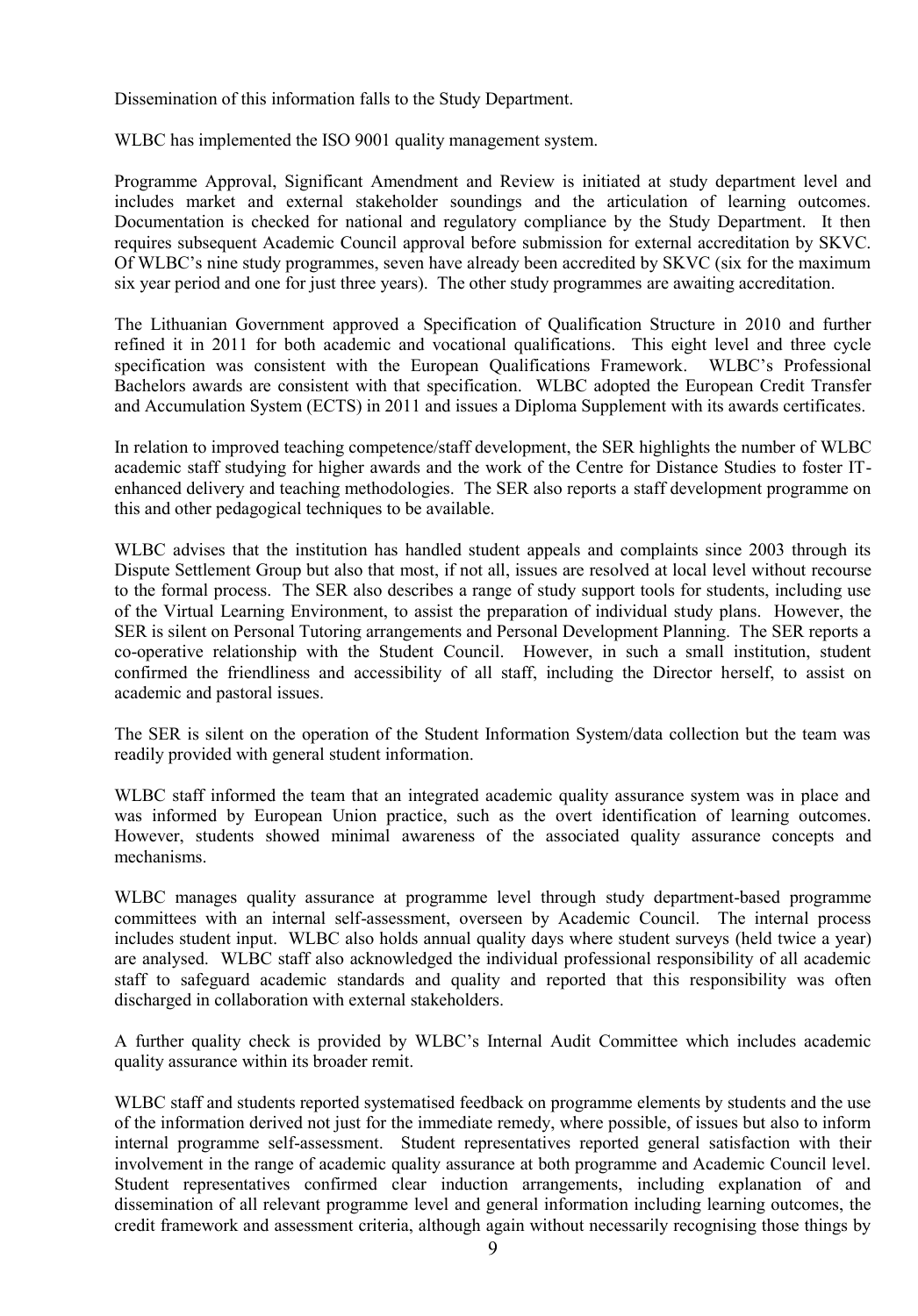that terminology. WLBC demonstrated a good awareness of the need to engage students in the enhancement of activities, to capture the student voice and to provide a focus of professional development and employability so as to enhance graduates' employment prospects.

WLBC staff reported enhancement of individual programme delivery by contributions from external practitioners and guest university lecturers. However, there was little awareness of any institutional level deliberate steps to promote programme enhancement.

WLBC academic staff reported generally sound support and staff development opportunities, including training via the Centre for Distance Learning. There were opportunities for staff mobility within the European Union development programmes for Higher Education. Staff Personal Development Plans operated at departmental level and offered peer observation and remedial support.

WLBC staff offered little analysis of the high withdrawal rates of undergraduate students other than possible financial difficulties or unsuitability for their chosen programmes. The graduates and current students whom the team met felt well supported by academic staff and professional services unit support and were generally happy with programme delivery and content and the overall availability of learning resources. Current students commented favourably on the generally smaller class sizes at WLBC compared with other institutions. In one sense, this is an advantage for WLBC. However, WLBC staff also acknowledged in meetings with the team that, in the context of reduced student numbers overall, small class sizes raised issues of financial sustainability for WLBC to address.

The team acknowledged the existence at WLBC of a framework of academic quality assurance arrangements overseen by Academic Council. This was consistent with European and national expectations. The team viewed those arrangements as effective but believed more could be done to promote understanding of the framework amongst students so that they might maximise the opportunities deriving from and their level of involvement in the benefits of that framework.

2.2 The SER reports some realignment of study departments in recent years, arising from the increase in study programmes and the absorption of the former Šiauliai Regional College of Management, Law and Languages. WLBC has also addressed particular initiatives or prospects by the creation of some of the cited professional services units. The current organisational structure had been approved by the Director in 2012.

The team felt that WLBC's structure was appropriate to its size and allowed the Director a key managerial oversight of its academic and administrative functions whilst at the same time clearly allocating responsibilities. The fact that the Founders were also Director and Vice-Director for Studies necessarily meant that there was a centralised governance and management structure. The team was advised that the Siauliai campus, at some 175 kilometres from Klaipėda, was permitted a degree of operational discretion but on strategic matters was integrated into WLBC with senior academic staff fully engaged and consulted. Again, the team found this arrangement to be appropriate.

The WLBC gave a coherent and persuasive account of the rationale, implementation and effectiveness of changes in the organisation structure, arguing that the present structure was fit for purpose. The account was necessarily backward looking and could perhaps have been linked to forward planning for change.

The team did detect some overlap or duplication in the support arrangements for Applied Research. Where this was resourced through European Union project monies, both the Department of Applied Research and the Department of International Relations appeared to have some administrative remit whilst the individual academic researcher's supervision in terms of their academic discipline lay within their home study department. The team **recommended** that WLBC look at the integration of the current dispersed academic and administrative support arrangements for its academic staff engaging in Applied Research with a view to these arrangements being made more clear and accessible to those staff.

2.3 The SER underplays the crucial position of WLBC's two Founders who also discharge the key executive roles of Director and Vice-Director for Studies in compliance with WLBC's statutes. The two Founders offer WLBC clear leadership but the team was satisfied in discussions with a wide range of WLBC staff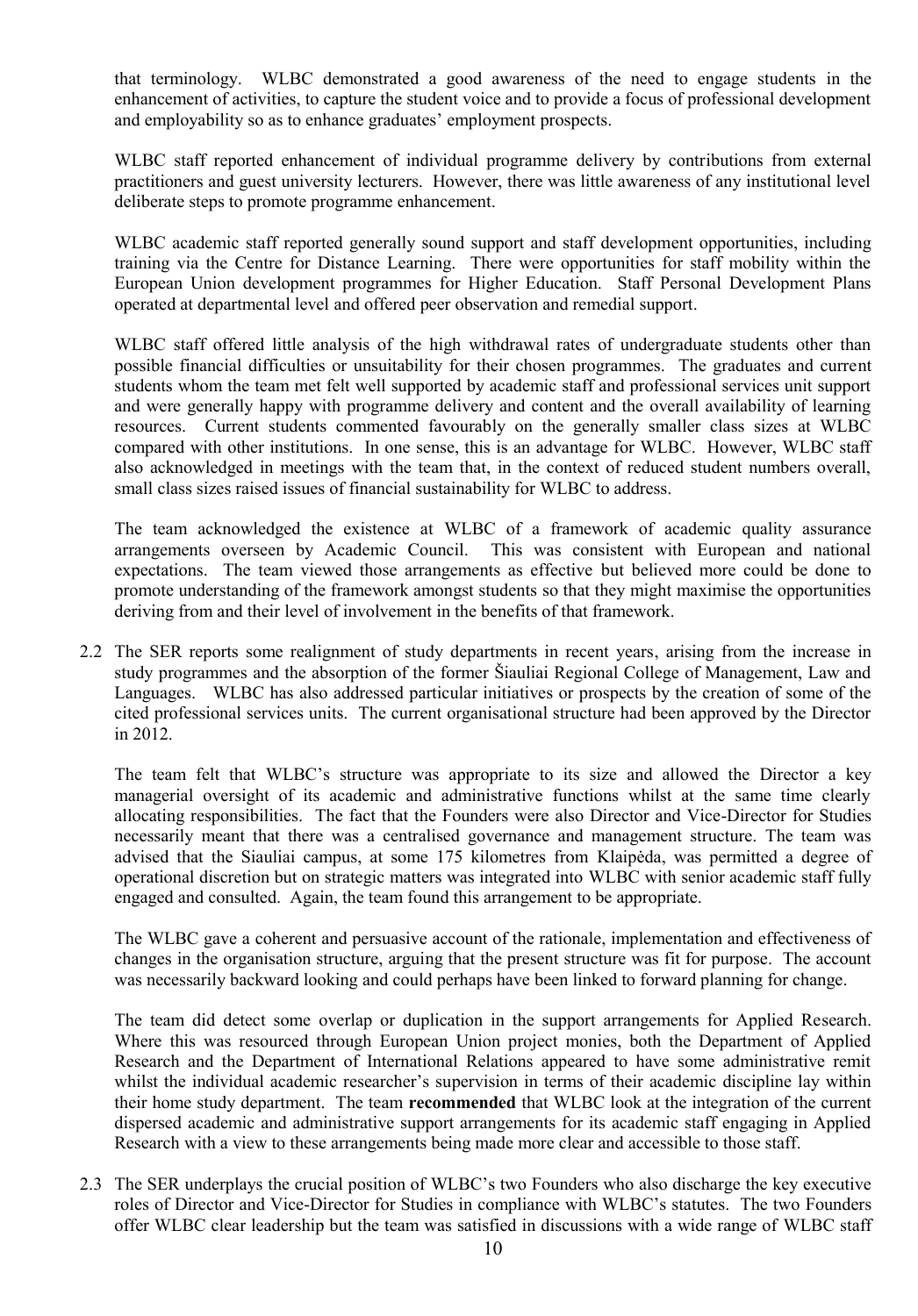that, through the Academic Council, there operated a broad forum for oversight and consultation which gave appropriate counterbalance to the potentially dominant two key executive roles. Most decisions, in particular about internal issues were made after consensus-oriented discussions and by finding a compromise, if needed. Such decisions were consistent with WLBC's strategic planning which was flexible enough to accommodate emergent issues.

In addition, the SER was supplemented by two tabular annexes which clearly set out responsibilities for process management and the allocation of responsibilities for decision-making between WLBC's governance bodies and its postholders. Again, the team found those responsibilities to be appropriate given the nature of WLBC's ownership and size. Managerial responsibilities and delegated authorities were clearly allocated.

WLBC described its approach to process management as based on the total quality management concept from which stems the already cited clear allocation of responsibilities. The team was satisfied that this form of organisation also permitted all staff, students (especially in the context of an active Student Council) and external partners to understand how they could actively contribute to the success of WLBC.

Through its meetings with WLBC's long-term strategic partners, including the Klaipėda Chamber of Commerce and the City (Municipality) of Klaipėda, the team was able to establish the maturity of those relationships and the mutual interest in each partner deriving benefit from the activities of the other partner. An outstanding example of this would be WLBC's acquisition of new premises from the City of Klaipėda which saw WLBC investing significantly in the refurbishment of the buildings and saw the City of Klaipėda gain the further injection of resource, activity and presence into the revitalised Old Town.

2.4 The SER places WLBC's Human Resources in the context of national legislation and collective agreements. This context and perceived restraint was emphasised also by WLBC staff in meetings, although the greater liberalisation of staffing matters was brought about by recent legislative changes. Nevertheless, whether operating to national or to self-imposed constraints, WLBC's Human Resources procedures were clearly articulated in part of its Integrated Quality Manual.

The SER offers narrative on annual changes in academic and professional services staffing establishments, although it took the team some effort in discussion with WLBC staff to determine the balance between permanent and temporary staff and between full-time and fractional appointments. Like many similar institutions, WLBC offers a number of temporary and fractional appointments, partly to secure the services of current practitioners but partly also to permit budgetary flexibility and responsiveness to variations in student numbers.

The SER and meetings with WLBC staff confirmed that academic staff underwent annual appraisal and workload balancing including a review of targets set through that process in the previous year. Account was also taken of student perception of lecturer performance.

WLBC places great emphasis on academic staff development and there was a consensus amongst all staff whom the team met that this was both encouraged and supported. A key mechanism used by WLBC was to draw down, usually European Union funded project income. Academic staff developed through such projects were expected to cascade their learning to WLBC colleagues. Most of the projects cited by WLBC were related to the improvement of pedagogical methods, although such projects had also been sourced to roll out training for all categories of staff, and even Academic Council members, in such areas as Strategic Management and Resource Management.

Staff development was integrated into strategic planning through such strategic objectives and competence development for academic staff, doctoral level studies for academic staff and academic staff placement with local commerce and industry to ensure updating of practitioner competences. WLBC therefore gave a commendable emphasis to the development of existing staff. However, the team noted that there was a less than strategic approach to Human Resources policy in terms of matching staff skill sets to the needs of new strategic developments. As an example, the team was advised of staff development and the acquisition of software through a funded project to develop WLBC's open and distance learning offering. However, such an approach might not be optimum. Many institutions have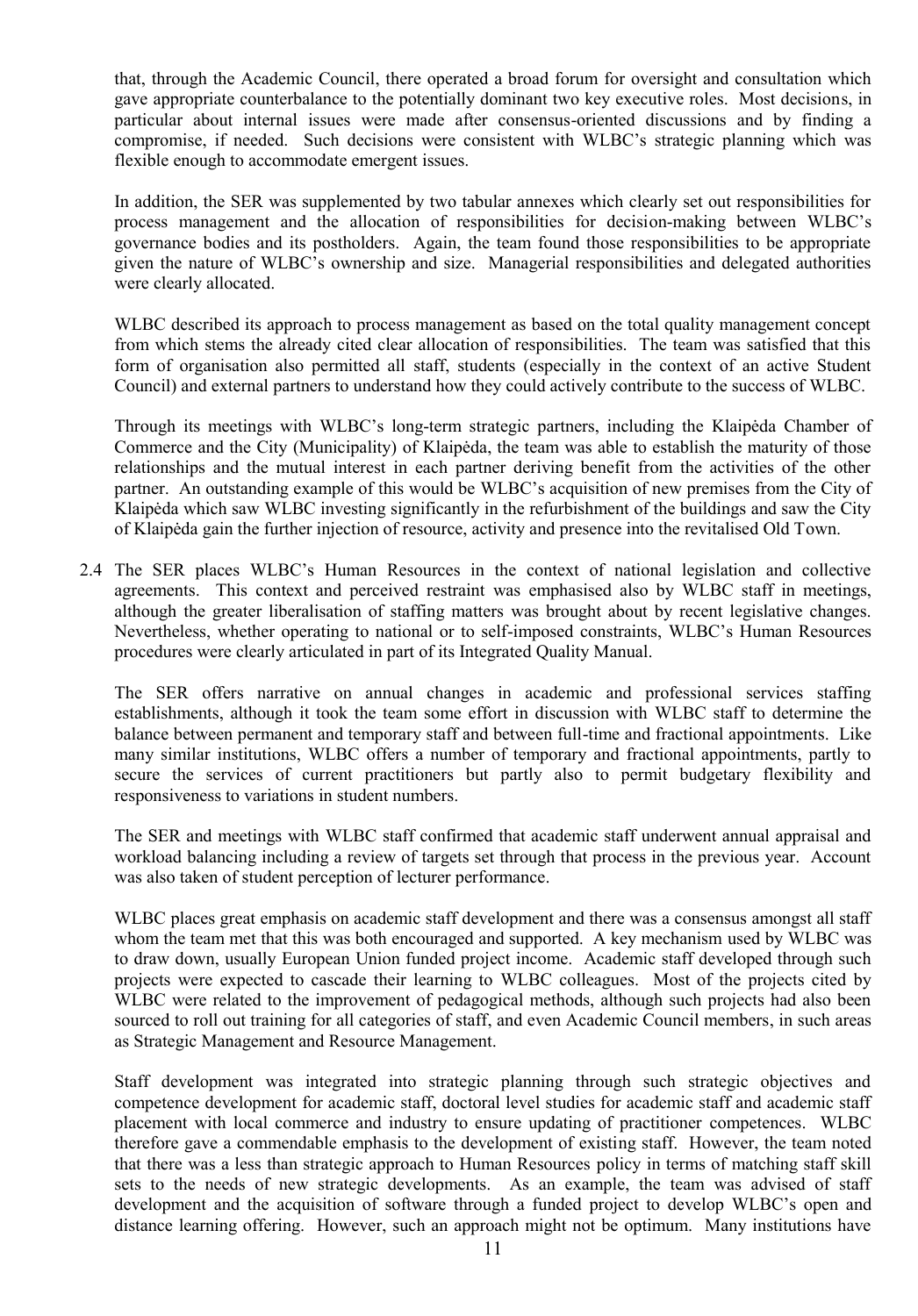underestimated the investment required and the staff skill sets needed to move from standard delivery to open and distance learning delivery of programmes. The team also discussed with WLBC staff the balance between the flexibility and practitioner orientation provided by temporary and part-time staff and the sustainability, continuity and usually higher research orientation of 'core', permanent and full-time staff.

The team therefore **recommended** that WLBC should develop, within the context of its strategic planning, a more overt and articulated Human Resources Policy, identifying and quantifying the staffing needs and costs of the range of strategic initiatives proposed by WLBC and which changes would be needed to the staffing complement to achieve those initiatives.

2.5 The SER describes a mostly sound strategic planning process with appropriate use of a Strengths, Weaknesses, Opportunities and Threats (SWOT) analysis at institutional level and quality-oriented Plan, Do, Check and Act (PDCA) circles at local level. Again, this is underpinned with an effective articulation of responsibilities for process management so that changes determined by executive management are resourced, guided by procedural description and monitored. Meetings with WLBC staff confirmed the accuracy of the SER on these aspects.

In general, WLBC's operational processes are regularly screened in the course of internal audit and comply with the overarching aims of environmental protection, occupational health and safety, social responsibility and quality. Different activities are regulated in specifically formulated regulations and are approved by the relevant and responsible governance bodies and/or management.

However, the SER offered a very limited analysis of strategic risk in what is an extremely volatile financial and educational environment. Even in areas where the SWOT analysis has addressed potential risks, the pace of change warrants continued monitoring of the position. The team has already recommended in Section 1.2 the better underpinning of WLBC's strategic planning with financial information. The team now also **recommended** that WLBC systematises a regular Sustainability Analysis (perhaps a more purposeful description that a Risk Register) within its strategic planning. This would allow WLBC to address not just the implications of success but also the worst case scenarios of possibly adverse external and internal factors resulting in only partial achievement of strategic objectives.

As a prime example, the team would cite the proposed additional campus in Vilnius. As already mentioned, this was not placed within the context of WLBC's strategic planning, even as merely a potential option. Had it been so placed and had that strategic planning been supported by the recommended Sustainability Analysis, this would have helped WLBC in a structural manner to address the main challenges inherent in the achievement of such a significant initiative.

2.6 The SER provides both the national legislative context and some description of the management of infrastructure including learning resources, other than the internal framework for resource accountability and certain accounting and financial practices and requirements. Some trend information is offered on relative levels of investment in estate, IT and other facilities but this is given no overall budgetary context.

The separate State process for 'Evaluating Learning Resources and Associated Infrastructure' is described in Part I, Introduction. This Evaluation was of minimal use to the team as it covered the period when the Klaipėda campus was in its previous premises. From its tours of facilities at both campuses, the team was duly impressed by the standard of accommodation and infrastructure.

WLBC's Library and IT staff explained the operational approach to matching discipline and programme learning resource needs to WLBC's budget allocation process. The students who met the team had individual minor issues with Library and IT access. WLBC staff were fully aware of the varied range of information needs of students, including e-access and e-journals.

The team were particularly impressed by the dedicated Practical Education Centre which allowed the simulation of practice placement. This resource was not only fully in accord with WLBC's mission but reflected a thorough appreciation of the realities of the economic situation where it was not always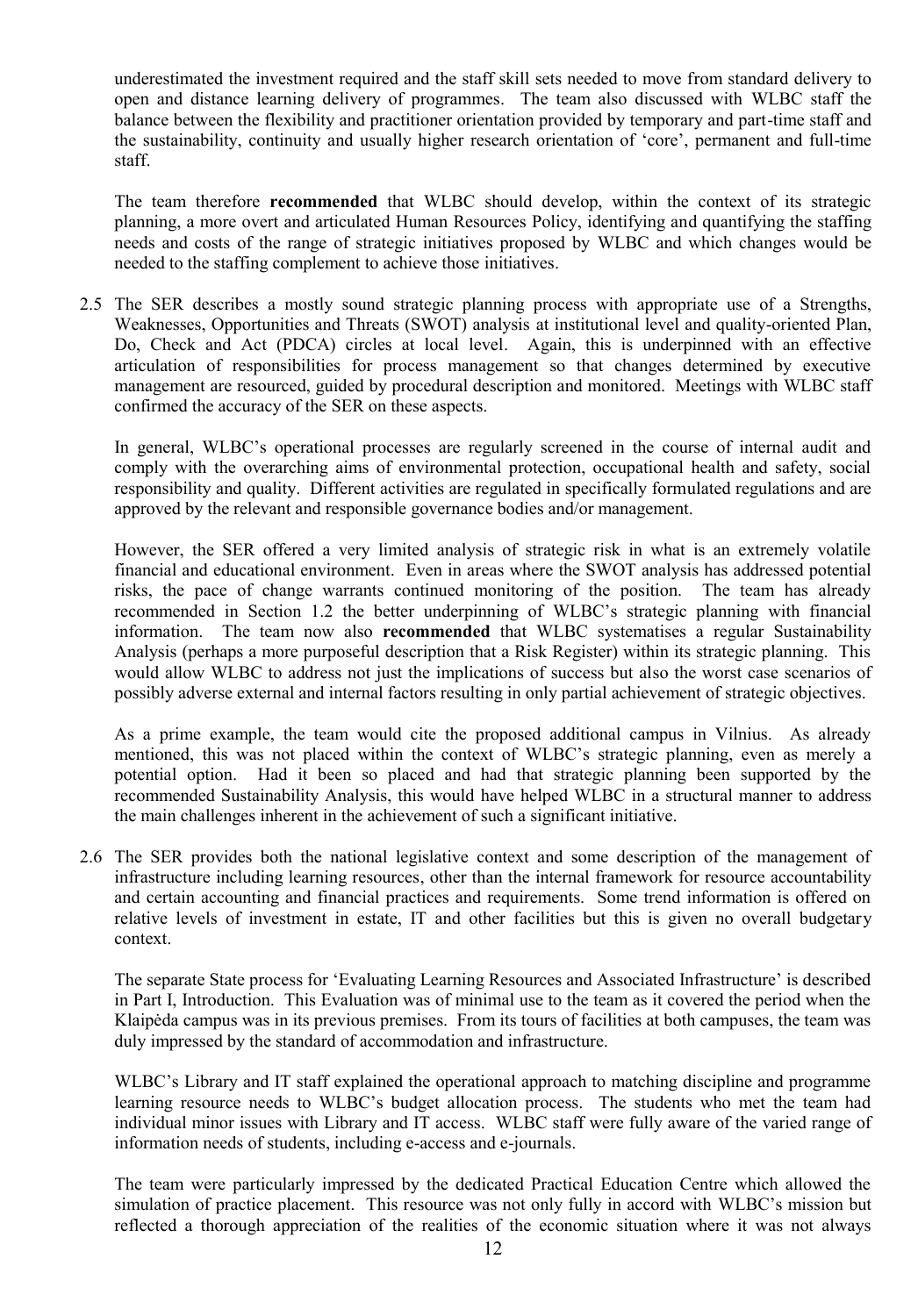possible to secure practice placements with employers for all students. The team commends the Practical Education Centre as good practice.

The team found that WLBC had basic operational processes for matching learning resource requirements to budget allocation and duly managed its learning resources. The team also acknowledged WLBC's past and recent successes in securing external funding, including European Union funds, to enhance University resources and facilities. However, the team anticipated that such external sources might become increasingly difficult to access and would require WLBC to finesse its processes to allow prioritisation of learning resource improvements of strategic importance.

2.7 The SER reports in a general way upon WLBC's revenue sources. In discussion with the Director, the team learnt of the high proportion of income from student recruitment and the significant benefit to WLBC of project income, especially that funded by the European Union.

The team saw little scope for WLBC to resource the full range of its strategic initiatives unless the decline in student recruitment were addressed. Additionally, the team considered it doubtful that great reliance could be placed on the continued success of WLBC in drawing down project, and especially European Union funded, income. The team wondered whether WLBC fully appreciated that these project monies were subsidised investments in driving up the quality of the services delivered by WLBC, thereby providing a base for the future generation of income. To secure further development monies to invest in strategic initiatives, WLBC might have to look in future more to the generation of income from commercial sources or by co-developing initiatives with other partners.

In terms of internal budgeting, the model was relatively simple with financial allocation basically flowing to the local level where the particular activity was delivered. With the above caveat on the requirement for some mechanism to secure institutional level development funding, the team is satisfied that effective and appropriate budgetary mechanisms are in place at WLBC.

2.8 For Academic Ethics, the SER emphasised the professional responsibilities of academic staff in discharging their duties. In discussions with WLBC staff, the team learnt that matters relating to ethical approval would be considered by the institution's Dispute Settlement Group. The team acknowledges that procedures to ensure adherence to academic ethics are in place.

*Judgement on the area: Strategic Management is given positive evaluation.*

#### IV. ACADEMIC STUDIES AND LIFE-LONG LEARNING

1.1 The SER places WLBC's Professional Bachelor provision in the context of national legislation and the Lithuanian National Qualifications Framework (2010). The team found WLBC's provision to be fully consistent with and responsive to its mission, preparing qualified specialists with Higher Education for the changing labour market. Its study programmes include work-related practice placements as at least one third of the programme of study and the programme's final thesis topics are selected to be relevant to regional and national commerce and industry.

During meetings with WLBC staff, the team was advised that a proposed and partly developed joint programme with a European Union educational partner had been discontinued as that partner had been unable to achieve accreditation.

1.2 The SER is silent in Section 1.1 on Lifelong Learning but in this Section goes on to explain the key aspects of WLBC's approach. At admissions stage, WLBC co-operates with secondary schools for progression into the Professional Bachelor study programmes. On programme, WLBC repeats that those programmes are updated in consultation with commercial and industry partners, for example, the Administration of Computer Networks module on the Computer Programming study programme, developed in co-operation with the Swedish and Lithuanian Labour Exchanges, and are delivered by lecturers with current practitioner experience. WLBC has also sought to develop open and distance learning so that non-traditional entrants, such as parents with child care responsibilities and students with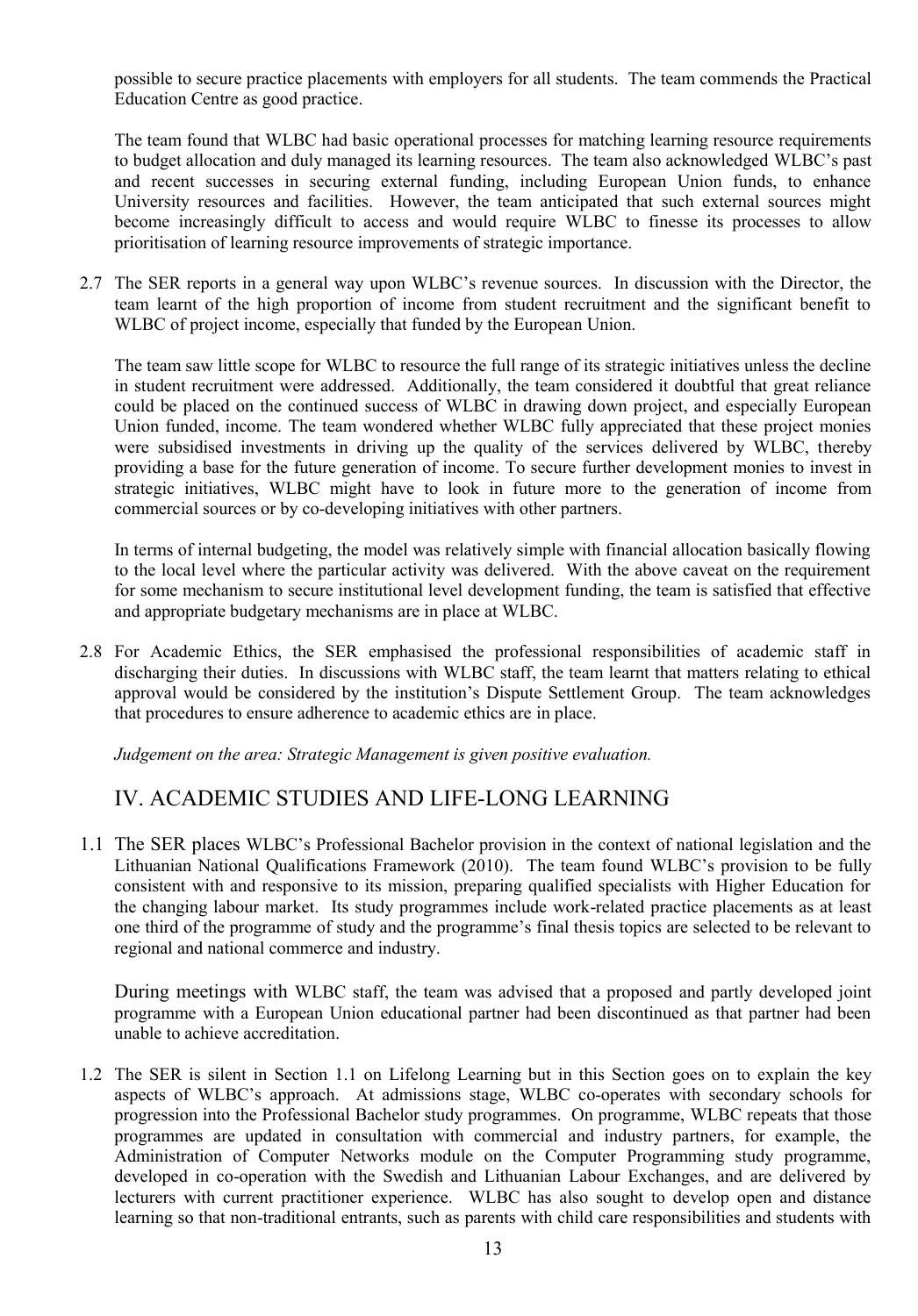disabilities may access study programmes. To support this, WLBC had introduced a Virtual Learning Environment and, in discussion with WLBC staff, the team learnt of the intention to look at blended learning being made available more widely across all study programmes. WLBC had successfully drawn down European Union project funds in this area and was ambitiously proposing that existing staff might use recently acquired specialist software to adapt traditional learning materials for open and distance learning delivery. A possible target clientele for this provision would be expatriate Lithuanians after emigration.

The SER describes how WLBC strives to meet regional and national labour market needs, working, for example, with the Lithuanian Labour Exchange on bespoke commercial courses. The SER cites particular past successful examples such as Insurance Consultant and Attendant Care courses targeted at the long-term unemployed. However, the team was concerned to learn of poor uptake on nineteen such commercial courses lodged with the Lithuanian Labour Exchange

WLBC was also working towards, again through European Union project monies, the systemisation of accreditation of prior and experiential learning further to open up access to its study programmes to a wide clientele. However the current level of activity in this area was minimal. This is termed in the SER 'system for formalising competences acquired by non-formal method.'

Overall, the team felt WLBC, necessarily as a vocational provider, was aware of the broad Lifelong Learning Agenda and was addressing it. As mentioned in Part III, Strategic Management, WLBC might wish to think through further the cost and benefit of appropriate investment in initiatives to broaden accessibility to its study programme and commercial provision and, in the latter regard, WLBC might want to reflect on whether the poor uptake of its commercial provision (and, consequently, a missed income stream) resulted from its offer not being perceived as relevant to its social and business partners.

1.3 The SER details the various mechanisms WLBC employs to monitor graduate employability and career progression including liaison with the Lithuanian Labour Exchange, the Alumni Club and, again, its frequent graduate opinion surveys. WLBC staff, graduates and alumni, in their meetings with the team, confirmed WLBC's keenness to foster a continuing relationship with its graduates to mutual benefit, including an involvement in curricular updating. WLBC is also co-operating with comparator institutions on a national project on the long-term monitoring of graduate careers.

The team is satisfied WLBC actively and appropriately monitors graduate employability and career progression and makes active use of those monitoring outcomes.

1.4 Co-operation with Business and Social Partners in programme development and programme review is also considered by the team in the Institutional Review Report under Part VI, Impact on Regional and National Development. The SER offers examples of innovative and partner-relevant study programme development, such as increasing the proportion of on placement self-study on the Recreation and Tourism Management study programme on the advice of cited industry partners.

The SER details the range of formal agreements with social and business partners for practice placements and through those placements the selection of final thesis topics of relevance to those partners.

The SER also details the range of formal agreements with academic partners from progression from regional secondary schools into study programmes to delivery at WLBC of Masters programmes validated by partner universities.

Meetings with WLBC staff and with social and business partners confirmed that WLBC was engaging appropriately with them on updating its study programmes. The team's reservations with regard to commercial courses have already been articulated in Section 1.2.

The team did not directly meet academic partners to corroborate the SER's description of how WLBC cooperated with academic partners on the Life Long Learning Agenda. The team did meet collaborators from Klaipėda University in relation to WLBC's Applied Research and did learn of WLBC project-based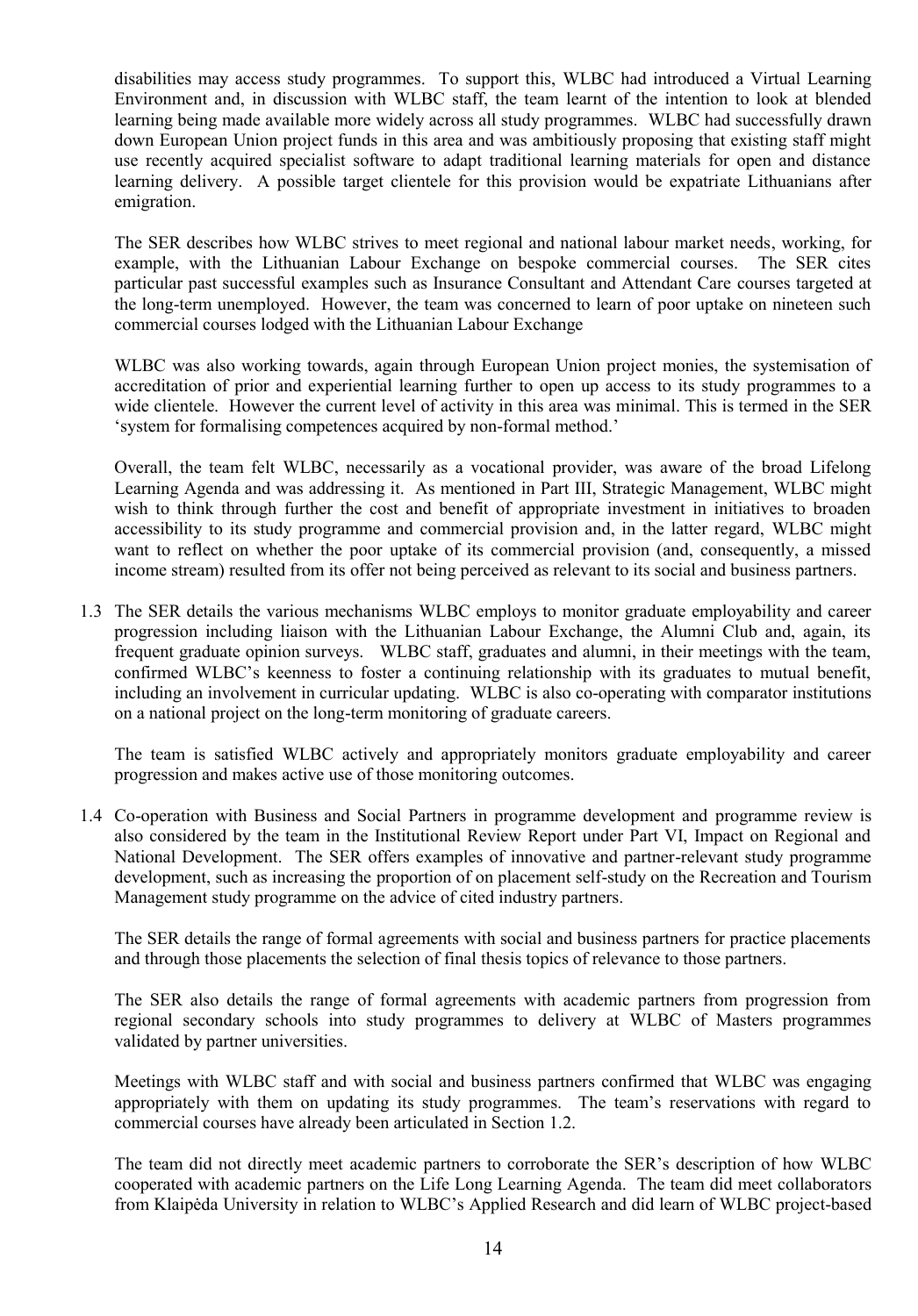collaboration with European academic partners. Form that evidence, the team is satisfied that WLBC also engages appropriately with academic partners.

- 2.1 In the SER, WLBC cites its Strategic Activity Plan 2009-14 as embedding evidence of compliance of the provisions of the European Higher Education Area and European Union documents concerning Higher Education in such manifestation as:
	- operation of the European Credit Transfer and Accumulation System (ECTS)
	- production of Diploma Supplements
	- $-$  individual study plans
	- progression from other educational institutions
	- progression from (Professional) Bachelors to Taught Masters
	- recognition of accredited prior learning in the form of advanced standing
	- use of learning outcomes

The team has already referred to these matters (and the general lack of student awareness of them) in Section 2.1 of Part III, Strategic Management, of this report. To reiterate, based on the evidence of the documentation appended to and cited in the SER and discussion with WLBC staff, the team found broad compliance with the provisions of the European Higher Education Area and European Union Higher Education documents.

2.2 Staff and student mobility is also considered by the team in this Institutional Review report under Part V, Research and Art. In its SER, WLBC offers tabular analysis and trends in outgoing staff and student mobility and incoming staff and student mobility. The small size of WLBC limits the significance of the trend information. WLBC attempts to make full use of the available European Union funded programmes available in this area. WLBC staff reported that there had been recent successes in improving incoming mobility, previously something of a challenge to WLBC.

WLBC staff demonstrated great enthusiasm in meetings with the team on the benefits to them of staff mobility, especially in areas such as exchange of pedagogical practice, implementation of new teaching methods and updating of curricula.

Individual WLBC students in meetings with the team were even more enthusiastic about the benefits deriving from the opportunities of mobility available to them, especially where these opportunities had related to practice placements from which they believed that enhanced employability would ensue. The team was also fortunate to meet a small incoming cohort of Turkish students who were appreciative of the opportunity afforded them by WLBC.

The team acknowledges the importance accorded staff and student mobility by WLBC and its intention to engage as much as possible in this area. WLBC offered evidence that exemplary use had been made of European Union project funding (such as the Leonardo Da Vinci innovation transfer project, SMEs, e-Learning to e-Working Efficiently) to make demonstrable impact through beneficial outcomes.

The team also welcomed WLBC's incremental approach to increased delivery of study programmes and some component modules in the English Language

*Judgement on the area: Academic Studies and Life-Long Learning is given positive evaluation*

#### V. RESEARCH

- 1.1 WLBC's SER highlights WLBC's key strategic objectives for Research as:
	- to develop applied research in pursuance with the provision that research and (academic) studies should make an integral whole
	- to develop applied scientific activities and research required by the region, to render counselling (consultancy) services to local authorities and economic entities.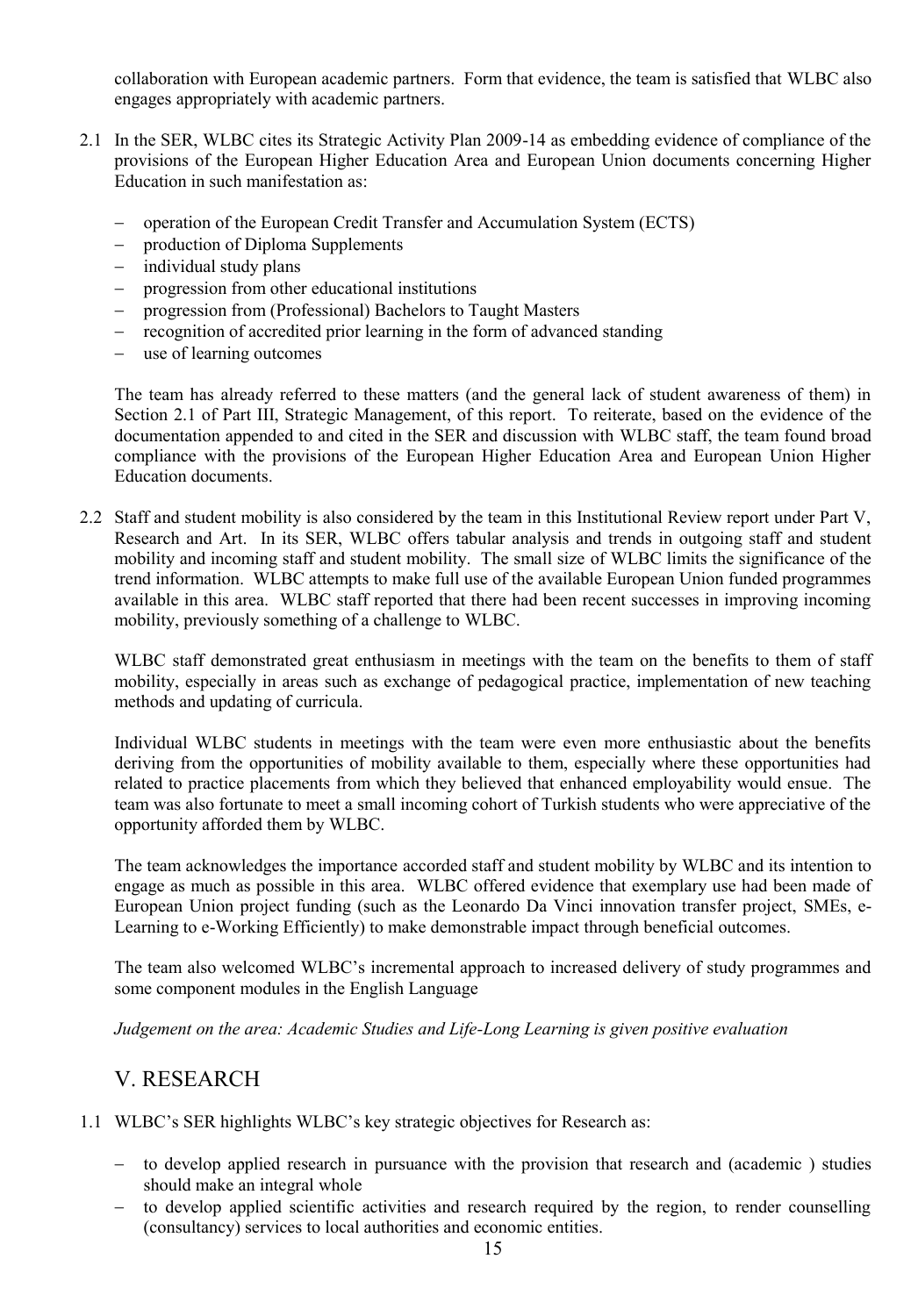This is further detailed in the WLBC Integrated Development Strategy 2010-2015 where the strategic aim is to create an 'effective and transparent system for rendering services of Higher Education studies and research'. WLBC therefore sets the following priorities for this area:

- to publish academic works, textbooks, teaching materials and research articles
- to develop competences in research
- to build a motivational system and implement performance measures
- to involve local partners in teaching and research
- to participate in international projects and networks

At WLBC, academic staff's Applied Research is coordinated by the Department of Applied Research. This Professional Services unit is responsible for gathering and analysing information and data related to WLBC research activities. The team was briefed by the Head of Department of Applied Research, who gave details about her work which was mainly administrative and which overlapped on the management of running project funded research with another unit, the Department of International Relations. The disciplinary content of academic staff's research is supervised in their home study department. The team has already made a recommendation on the better integration of these arrangements in Section 2.2 of Part III, Strategic Management, of this report.

Academic staff must submit an annual work plan to their home study department indicating an estimated outcome of their research and teaching activity. The completion of the work plans is overseen by Heads of the Departments. A points system is in operations, scoring research and other performance. The team sought and received a sample of approved annual work plans including research activities of individual academic staff.

The team found that research was a compulsory part of the workload for all academic staff carrying a 10% weighting in the WLBC incentive system. The SER also offered a detailed list of Applied Research activities already approved as annual individual research activities. Academic staff at both campuses confirmed the availability of opportunities for research.

Nevertheless, the team **recommended** that, if it wishes to develop Applied Research beyond the minimum required by national regulation, WLBC consider a more comprehensive (for example, taking account of alignment with institutional priorities and of the evaluation of output quality) and a more rewarding incentive system so as to motivate academic staff to participate in Applied Research more intensively.

The SER provided detailed data on research support, including Library materials, databases and other web-based e-materials. The team noted a decline in investment in acquisition of texts and the number of copies of texts (with the 2011 spend at one third of the 2006 level). At the same time, database licence fees and consortium membership fees have been increased. During the visit, the team asked WLBC senior staff about the availability of recent scientific literature and databases. The team shared the view of those senior staff that the recent trend was a shift from paper-based versions to the electronic availability of study materials, books and journals justifying, at least in part, a decrease in the proportion of funds spent on traditional Library acquisitions.

The SER offered some limited information on academic staff's research publications and outputs, including conference participation. This is not at a high level but is consistent with the scale and standing of WLBC.

The most prestigious periodical of the College is the three-language scientific journal "Vadyba" (Management) published twice a year in English, Russian and Lithuanian. The journal has an international editorial board and it is indexed in some international databases. The Lithuanian editor in chief, from Klaipėda University, introduced the team to its editorial policy. The journal has a strong reviewing process. Foreign reviewers have also been involved. The team can confirm that "Vadyba" is an asset to WLBC and, in the context of WLBC's size and standing, represents good practice.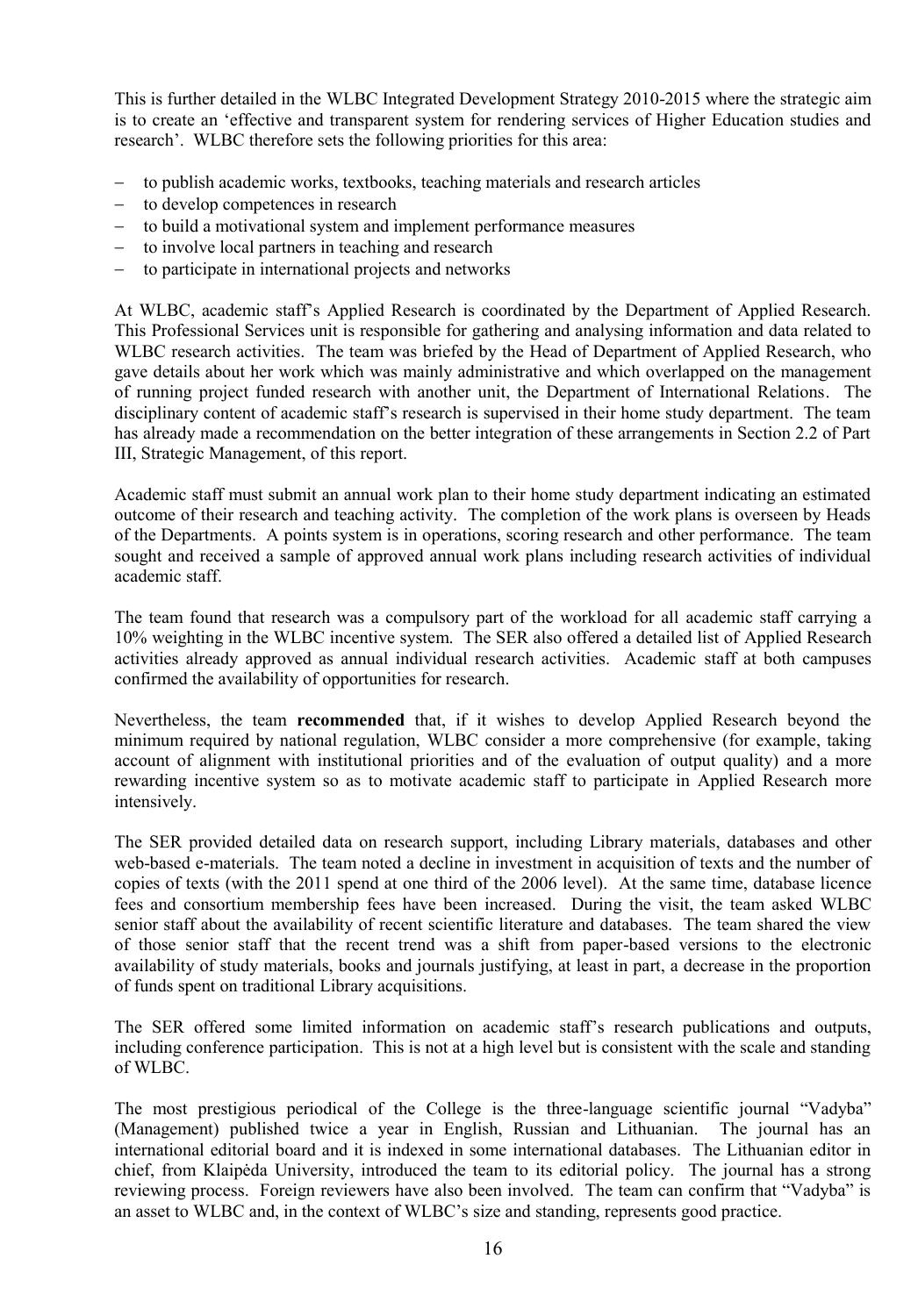However, the team sees potential for WLBC to develop a higher research profile and **recommended** that academic staff be charged to publish more papers in English and to contribute to and participate more frequently at international scientific conferences.

Academic staff sought to foster the involvement of the students in research activities through annual student conferences. It was an important aim of the conference series to give an opportunity for the most outstanding students to demonstrate the results of their individual works, to stimulate interest in research and innovation and to develop analytical and research competences. WLBC exemplified the impact of Applied Research on teaching by again citing the development of pedagogical method and curricular material from certain European Union funded projects.

Overall, the team found that WLBC's research was broadly compliant with its mission and strategy.

1.2 In the SER, WLBC places its research activity in the context of the National Education programme and the Long-Term Development Strategy of the State and the regional development of Klaipėda and Šiauliai. As evidence, the SER cites participation in particular international research conferences and key research outputs published in the in-house journal, Vadyba. The SER also offers particular examples of academic staff focussing their doctoral studies upon relevant national and regional social development topics. The SER had already detailed the direct correlation between student final thesis topics and the national and regional research agendas. The SER offers examples of Applied Research with regional social, industrial and business partners ranging from commercial companies, public health providers and local municipal authorities. In meetings with the team, representatives of the City of Klaipėda were especially complimentary about the mutually beneficial long-term engagement with WLBC in Applied Research.

The team acknowledged the compliance of WLBC's research with national and regional priorities. In effect, those priorities were so integral to WLBC's research strategy that compliance was anyway the equivalent of compliance with those priorities.

1.3 In the SER, WLBC cross-references the information already offered on match of national Research priorities to the demands and needs of its social and business partners and its significant engagement with these partners. The cross-reference research activities cover mainly areas of Business and Management and some in Engineering. Annexes within the SER list the research areas of the study departments and contain a list of the most important research projects between 2006 and 2010. The research areas are in correspondence with the profiles of the study departments. As reported in Section 1.1, most of the research results and outputs are incorporated into pedagogical materials or have a theoretical character. Results were presented in conferences and in research publications.

The SER particularly highlighted the increasing number of joint international research projects, citing above a specific international conference on Sustainable Regional Development but also tabulating overall international conference contributions.

WLBC has, for its size, been involved in a lot of international projects. Some of the projects had either an Applied Research or knowledge-based curriculum development focus. The European Union funded projects (Leonardo, Erasmus) and other projects (Nord Plus, Lithuanian-Polish co-operation) have significantly contributed to the budget of WLBC from the European Union Structural Funds and other international sources. WLBC's international co-operations, including participation in various projects, are based chiefly on co-operation agreements and personal contacts.

Again, however, if WLBC wishes to develop Applied Research, beyond the minimum required by national regulation, and to achieve greater impact with academic, social and business partners, the team **recommended** that WLBC establishes targets to measure an expansion in the number of business and social partners sponsoring Applied Research, perhaps by being more responsive to practical, regional Applied Research needs rather than offering Applied Research services of a more general nature. Again, WLBC should look to what potential sponsors might demand rather than what it might supply in relation to Applied Research. Similarly, the team **recommends** that WLBC establishes targets to measure an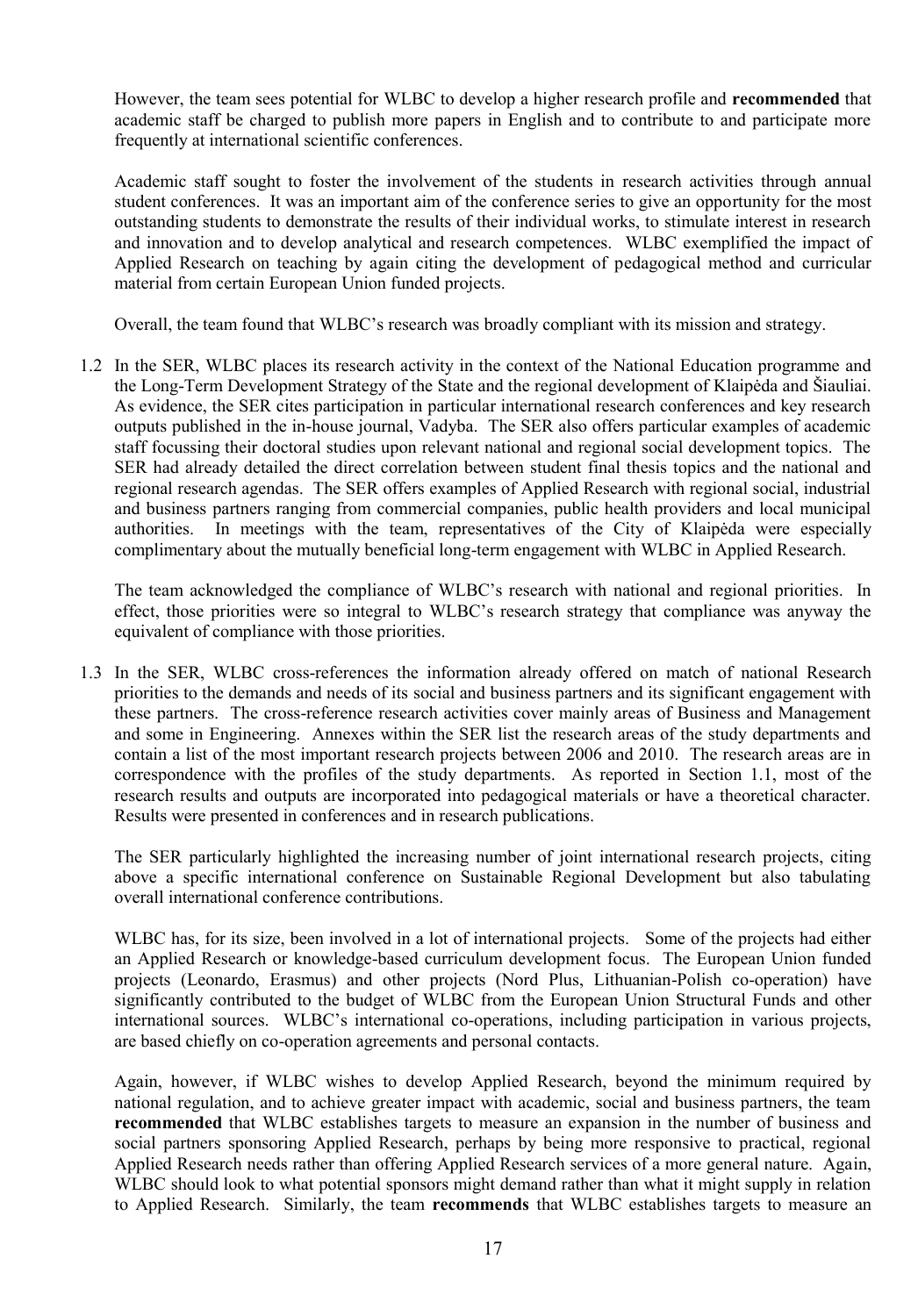expansion of academic staff and student numbers in research activities, including international research activities, with a view to more joint publications of research outcomes in Vadyba or elsewhere.

The SER also offered a view on its international links and the character of WLBC's research. In fact, there was no requirement on WLBC so to do for this review as only universities are required to respond in those areas. Nevertheless, the team considered the information offered by WLBC and has factored it into this report as appropriate.

*Judgement on the area: Research and Art is given positive evaluation.*

#### VI. IMPACT ON REGIONAL AND NATIONAL DEVELOPMENT

1./2. WLBC's research agenda and study programme portfolio are so overtly informed by national and regional priorities that there is inevitably some overlap in the two related parts of this report.

In its SER, WLBC concentrates more upon how its strategy can be mapped consistently and closely against strategic plans of the State, the Klaipėda and Šiauliai regions and the Cities of Klaipėda and Šiauliai. The SER offers a tabular presentation of those two regional development plans and claims that its study programmes contribute to the implementation of those regional development plans. It also claims that WLBC is an active participant in the life of Klaipėda and Šiauliai. It is certainly true that both at Klaipėda and Šiauliai, the student communities reported a high level of engagement with the lives of those two cities.

The SER advised how business and social partners inform the updating of existing and creation of new study programmes and how national and regional development benefit from WLBC's Applied Research. The SER goes on to list case studies, demonstrating the impact of specific initiatives. At meetings with WLBC staff and with social and business partners that impact was corroborated. The SER also sets out mechanisms for the public dissemination of WLBC's activities.

Though many of the case studies described and discussed were commendable and clearly productive in their own right, neither in the SER not in meetings with the team was it articulated what measures of impact were used within its strategic planning and therefore there was no analysis of effectiveness of implementation without those impact measures. The SER did offer one exception to this general statement by measuring integration of socially excluded groups in WLBC, by counting the number of students by such groups offered a reduction in tuition fee and supplementing this with trend information. WLBC has through this one exception identified that it can develop impact measures to monitor its national and regional engagement with business and social partners.

The team is not critical of WLBC's arguably deep and direct impact on regional and national development, say, in terms of generating and retaining employment. However, WLBC has done little to measure that impact even though it is certainly significant and is recognised and commended by its business and social partners.

The team **recommended** that WLBC develop institutional level measures of impact, specific to regional and national development, within the context of its overall strategic planning. The purpose would be to permit comparison of relative performance, for example, in terms of volume of outreach and widening participation activities to promote student recruitment, to attract further involvement of external partners and stakeholders and to allow advertise of WLBC's achievements in this area. These performance indicators could also be benchmarked against competitor regional institutions allowing WLBC to compare its own performance against them. The team suggests that WLBC may wish to develop some form of information 'dashboard' for this purpose to assist the Director and the Academic Council.

3. In the SER, WLBC concentrates upon commendations and testimonials received from major social and business partners in the Klaipėda and Šiauliai regions and also provides detail on the range of such partnerships. In discussion with WLBC staff and its social and business partners, the team received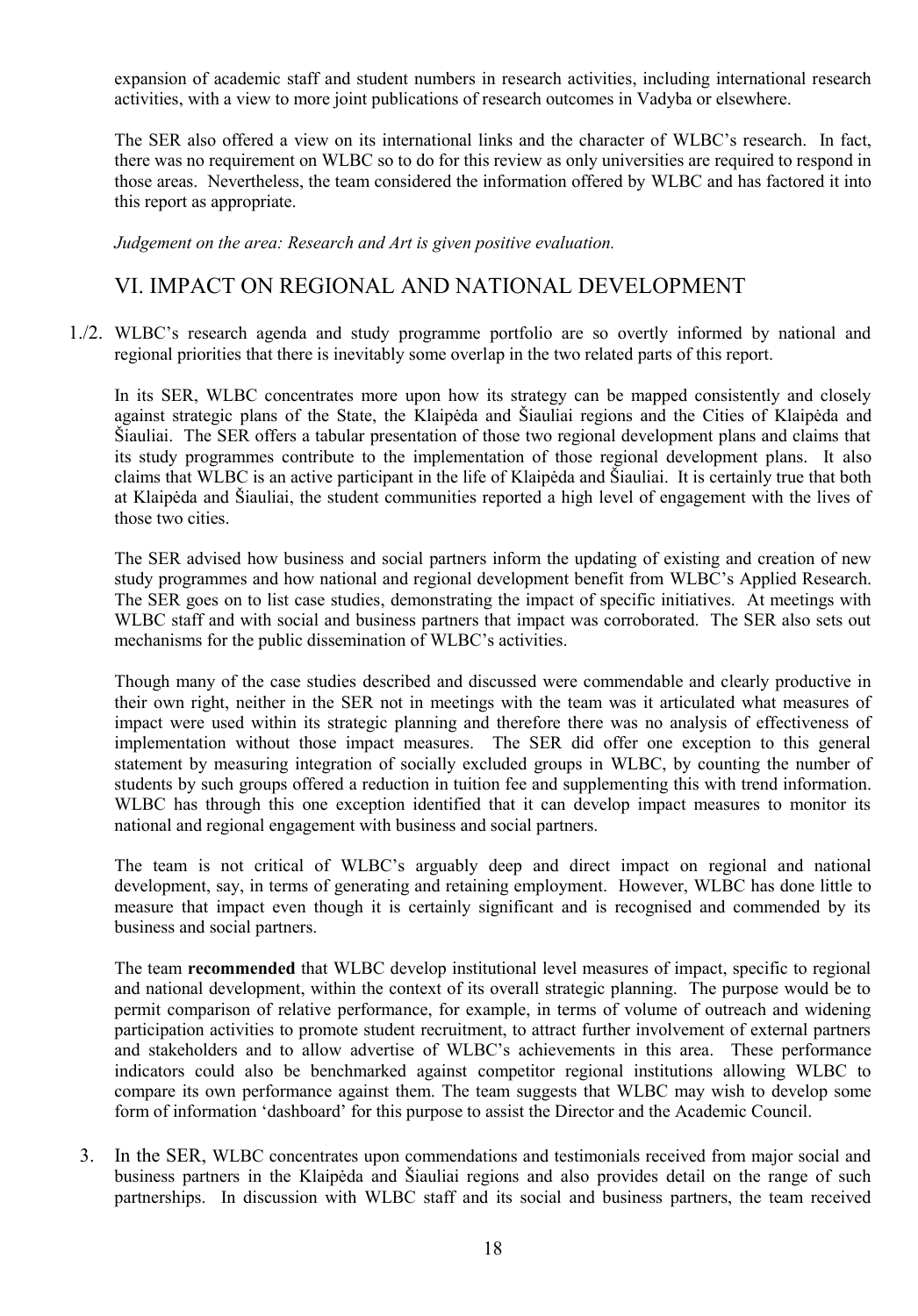mixed messages as to which strategic priorities WLBC believed itself to be addressing and which strategic priorities were most appropriate for it to address.

The first dimension to this was whether WLBC should primarily address regional or national strategic priorities. As advised above, in this Section of the SER, the concentration was on the regional but, in discussion, WLBC staff spoke to a larger remit for WLBC (exemplified by the intention to develop a third campus in the capital city). WLBC argued that the regional could be regarded as subsumed within the national and, in the context of the aspiration for broader international partnerships, a 'South Baltic' remit was proposed by WLBC staff. In the same vein, the team could not detect, with some significant exceptions such as WLBC's collaboration with partners in Regional Tourism, an especially regional flavour to WLBC's contact with local employers. These were broad and effective as contacts (again including practice placements, curricular updating, topics of final thesis and consultancy) but they tended to be generalist, as likely to have taken place with any comparator Business College in any part of Lithuania or beyond.

The second dimension to this was divergent views on the future development of industry and commerce in the regions served by WLBC and especially Klaipėda. WLBC staff saw Small and Medium Enterprises (SMEs) as increasingly significant and likely to become the more significant employer in the coming years. WLBC staff advised that this had influenced the formation of WLBC's overall offer, for example, in the development of virtual modes of attendance and the inclusion of entrepreneurial skills in the curriculum. However, the team was advised by senior representatives of business partners that the larger, sometimes multinational, industrial companies based in the region were best placed to weather the current economic downturn and would remain the more significant employers in the region.

Taking this divergent view, together with the poor uptake of commercial courses and the relatively low volume of consultancy commissioned from WLBC by commercial and industrial partners, the team wondered whether these were symptoms of something of a disconnect with regional business partners. WLBC staff advised that greater impetus was to be given to marketing WLBC's services. The team wondered whether this marketing effort might best be concentrated on establishing what services WLBC's business partners wanted rather than improving WLBC's processes for advertising its services to business partners. WLBC may wish to address this not just in its continued use of stakeholder surveys to business and social partners but also by integrating key social and business partners into WLBC's internal deliberations and strategic decision making.

On the other hand, the team was again quite satisfied that WLBC, through its close social partnership, was having a mutually beneficial impact upon its public sector social partners at regional and City level.

4. The SER confirms that practice placement is compulsory on Professional Bachelors study programmes and WLBC claims a systematic approach to the organisation of practice placements and the selection of final thesis topics. This claim was corroborated by graduates, students and social and business partners in meetings with the team. Graduates also acknowledged the benefit to them of this experience in enhancing their employability. Graduates in particular reported their studies to have been relevant to the subsequent professional careers. They especially referred to a feeling of being advantaged and made more confident in application because of the professional relevance of their programmes of study and the specific and general competences they had gained.

The SER offers some examples of thesis topics and produces a tabular representation of the relevance of final theses topics to regional and national development and asserts a focus upon the resolution of real life actual problems occurring in social and business partners. Again, testimonials are presented in evidence of this and by an analysis of thesis assessment which cites unsolicited references to actual application of the problem analysed and resolved within the thesis in around a quarter of all final theses. The SER also quantifies nearly two thirds of final theses as being directly related to problems relevant to the Klaipėda and Šiauliai regions.

The team especially welcomes the engagement of practitioners, employed in the social and business partners where practice placements and final theses are located, in their assessment. The SER suggests that such practitioner engagement occurs in around 60% of all final theses.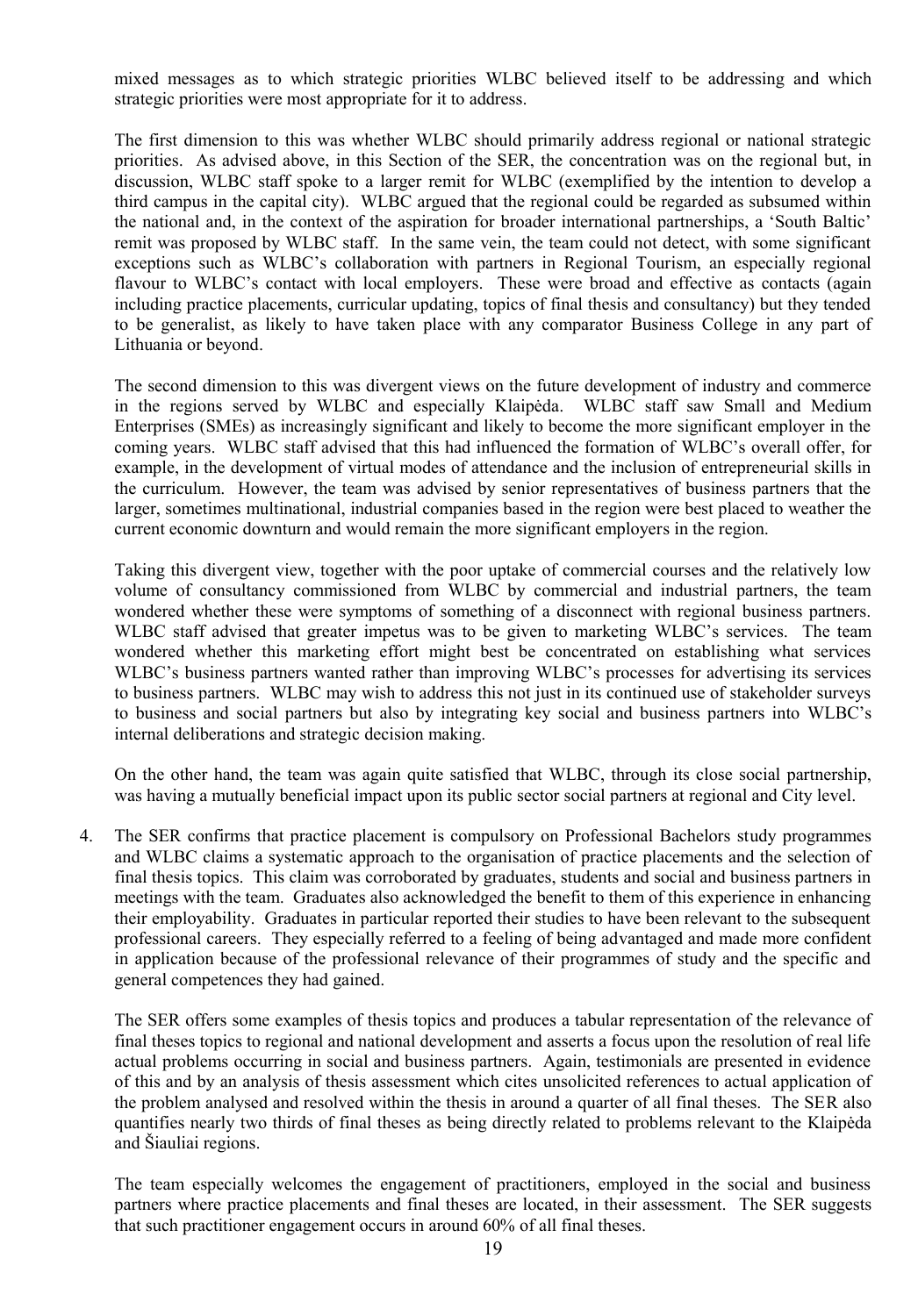The team did not establish whether the SER's quantifications of impact of final theses were, as it seemed, calculated for the SER itself or were drawn down form information regularly monitored by WLBC. The recommended development of institutional level measures of impact will allow a greater and more consistent standardization of the appropriateness and relevance of work placement opportunities and thesis topics.

5. The SER also describes the range of inputs WLBC's academic and professional services staff make to the national, regional and City agendas. This was evidenced by appended information on the number of such inputs (by types of input) and on specific higher level inputs ranging from external committee and commission/council memberships, to involvement in the development of strategic documentation and diverse professional and cultural associations. Graduates and students were aware of the opportunity for students to volunteer to assist in cultural and social opportunities in Klaipėda and Šiauliai, especially a number of commendable charitable initiatives.

Graduates and employers were aware of, and respondents to, WLBC's regular perception surveys. Graduates welcomed WLBC's staff efforts to engage them in a variety of roles, including practice placement sponsors and commenting upon curricular development, as alumni.

Business, and especially social, partners described how WLBC staff and student had readily become involved in research-based consultancies such as local traffic surveys and reported how in many other ways WLBC staff and students enhanced the life of the two cities.

The team acknowledged the significant role that WLBC played in a range of engagements at national, and especially regional and City, level.

*Judgement on the area: Impact on Regional and National Development is given positive evaluation.*

#### VII. BEST PRACTICE EXAMPLES AND RECOMMENDATIONS

#### **Recommendations**

- III. 1.2 The team **recommended** that WLBC systematises and overtly articulates its consideration of market share, profitability and investment efficiency within its strategic planning. In the context of greater competition, a decline in applications and a demographic downturn its strategic planning should be underpinned by realistic financial information. Similarly, new initiatives and activities should offer individual business cases with cost-benefit analysis. In recent years, WLBC has successfully drawn down project (and, crucially, European Union) funding to drive forward qualitative improvement. However, such monies may become less easy to access and realistic financial information must be factored into WLBC's selection of strategic choices. WLBC has already demonstrated, by its accessing of private finances for the refurbishment of its new premises, that it has the wherewithal and expertise to underpin its strategic planning in this way.
- III. 2.2 The team did detect some overlap or duplication in the support arrangements for Applied Research. Where this was resourced through European Union project monies, both the Department of Applied Research and the Department of International Relations appeared to have some administrative remit whilst the individual academic researcher's supervision in terms of their academic discipline lay within their home study department. The team **recommended** that WLBC look at the integration of the current dispersed academic and administrative support arrangements for its academic staff engaging in Applied Research with a view to these arrangements being made more clear and accessible to those staff.
- III. 2.4 The team therefore **recommended** that WLBC should develop, within the context of its strategic planning, a more overt and articulated Human Resources Policy, identifying and quantifying the staffing needs and costs of the range of strategic initiatives proposed by WLBC and which changes would be needed to the staffing complement to achieve those initiatives.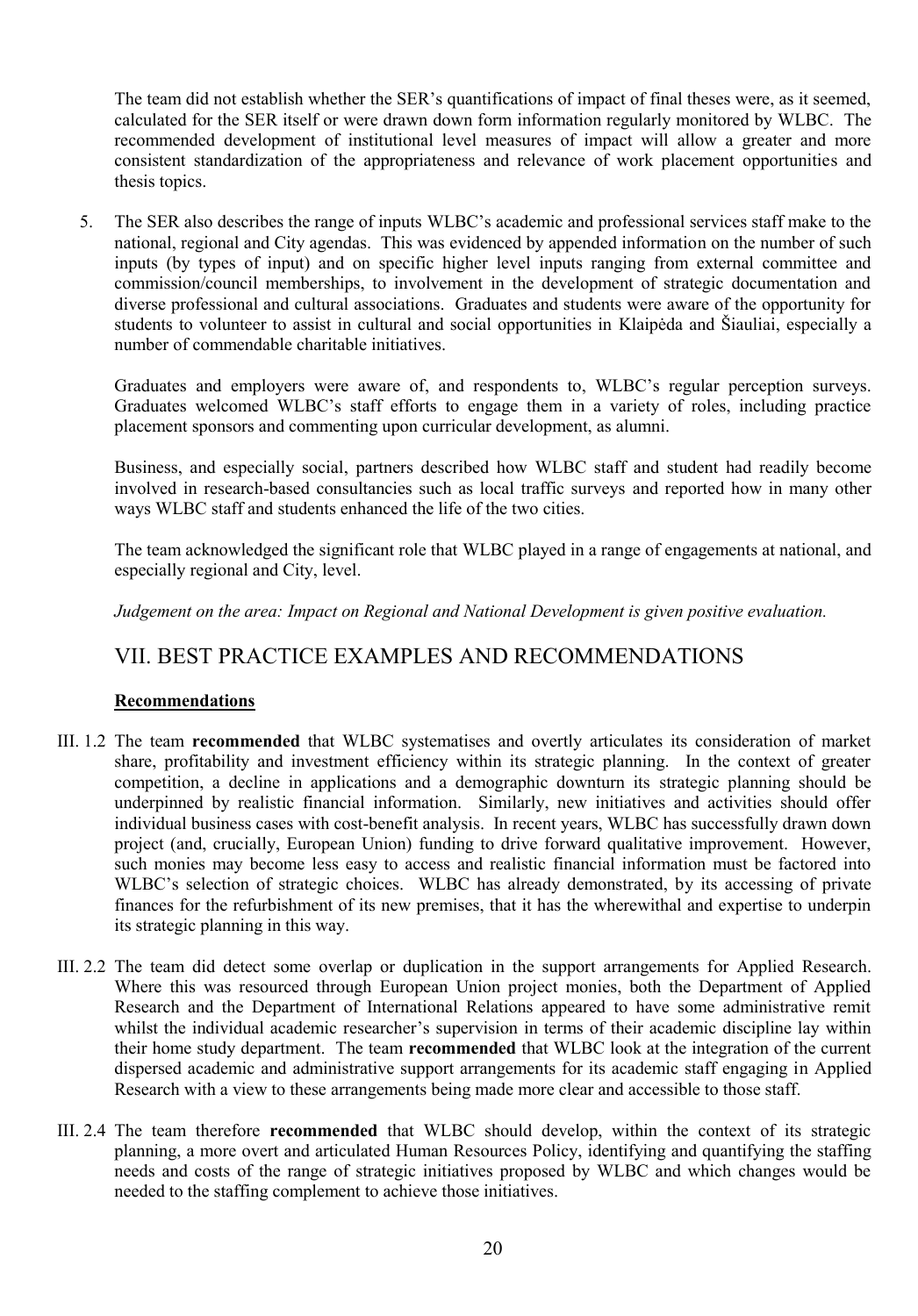- III. 2.5 However, the SER offered a very limited analysis of strategic risk in what is an extremely volatile financial and educational environment. Even in areas where the SWOT analysis has addressed potential risks, the pace of change warrants continued monitoring of the position. The team has already recommended in Section 1.2 the better underpinning of WLBC's strategic planning with financial information. The team now also **recommended** that WLBC systematises a regular Sustainability Analysis (perhaps a more purposeful description that a Risk Register) within its strategic planning. This would allow WLBC to address not just the implications of success but also the worst case scenarios of possibly adverse external and internal factors resulting in only partial achievement of strategic objectives.
- V. 1.1 Nevertheless, the team **recommended** that, if it wishes to develop Applied Research beyond the minimum required by national regulation, WLBC consider a more comprehensive and a more rewarding incentive system so as to motivate academic staff to participate in Applied Research more intensively.
- V. 1.1 However, the team sees potential for WLBC to develop a higher research profile and **recommended** that academic staff be charged to publish more papers in English and to contribute to and participate more frequently at international scientific conferences.
- V. 1.3 Again, however, if WLBC wishes to develop Applied Research, beyond the minimum required by national regulation, and to achieve greater impact with academic, social and business partners, the team **recommended** that WLBC establishes targets to measure an expansion in the number of business and social partners sponsoring Applied Research, perhaps by being more responsive to practical, regional Applied Research needs rather than offering Applied Research services of a more general nature. Again, WLBC should look to what potential sponsors might demand rather than what it might supply in relation to Applied Research. Similarly, the team **recommended** that WLBC establishes targets to measure an expansion of academic staff and student numbers in research activities, including international research activities, with a view to more joint publications of research outcomes in Vadyba or elsewhere.
- VI. 1./2. The team **recommended** that WLBC develop institutional level measures of impact, specific to regional and national development, within the context of its overall strategic planning. The purpose would be to permit comparison of relative performance, for example, in terms of volume of outreach and widening participation activities to promote student recruitment, to attract further involvement of external partners and stakeholders and to allow advertise of WLBC's achievements in this area. These performance indicators could also be benchmarked against competitor regional institutions allowing WLBC to compare its own performance against them. The team suggests that WLBC may wish to develop some form of information 'dashboard' for this purpose to assist the Director and the Academic Council.

#### **Good Practice**

- III. 1.2 The SER advised that WLBC's strategic planning was consistent with national requirements for such processes. The SER also cited the sourcing of national planning and regulatory documentation. The SER also advised that the Strategic Planning Group had carried out a Strengths, Weaknesses, Opportunities and Threats (SWOT) analysis as part of its preparatory work and had commissioned three sets of research from an external professional consultancy in relation to strategic planning. The team commended WLBC for its preparedness to seek expert external assistance to enhance the breadth of view of its strategic planning.
- III. 2.3 Through its meetings with WLBC's long-term strategic partners, including the Klaipėda Chamber of Commerce and the City of Klaipėda, the team was able to establish the maturity of those relationships and the mutual interest in each partner deriving benefit from the activities of the other partner. An outstanding example of this would be WLBC's acquisition of new premises from the City of Klaipėda which saw WLBC investing significantly in the refurbishment of the buildings and saw the City of Klaipėda gain the further injection of resource, activity and presence into the revitalised Old Town.
- III. 2.6 The team were particularly impressed by the dedicated Practical Education Centre which allowed the simulation of practice placement. This resource was not only fully in accord with WLBC's mission but reflected a thorough appreciation of the realities of the economic situation where it was not always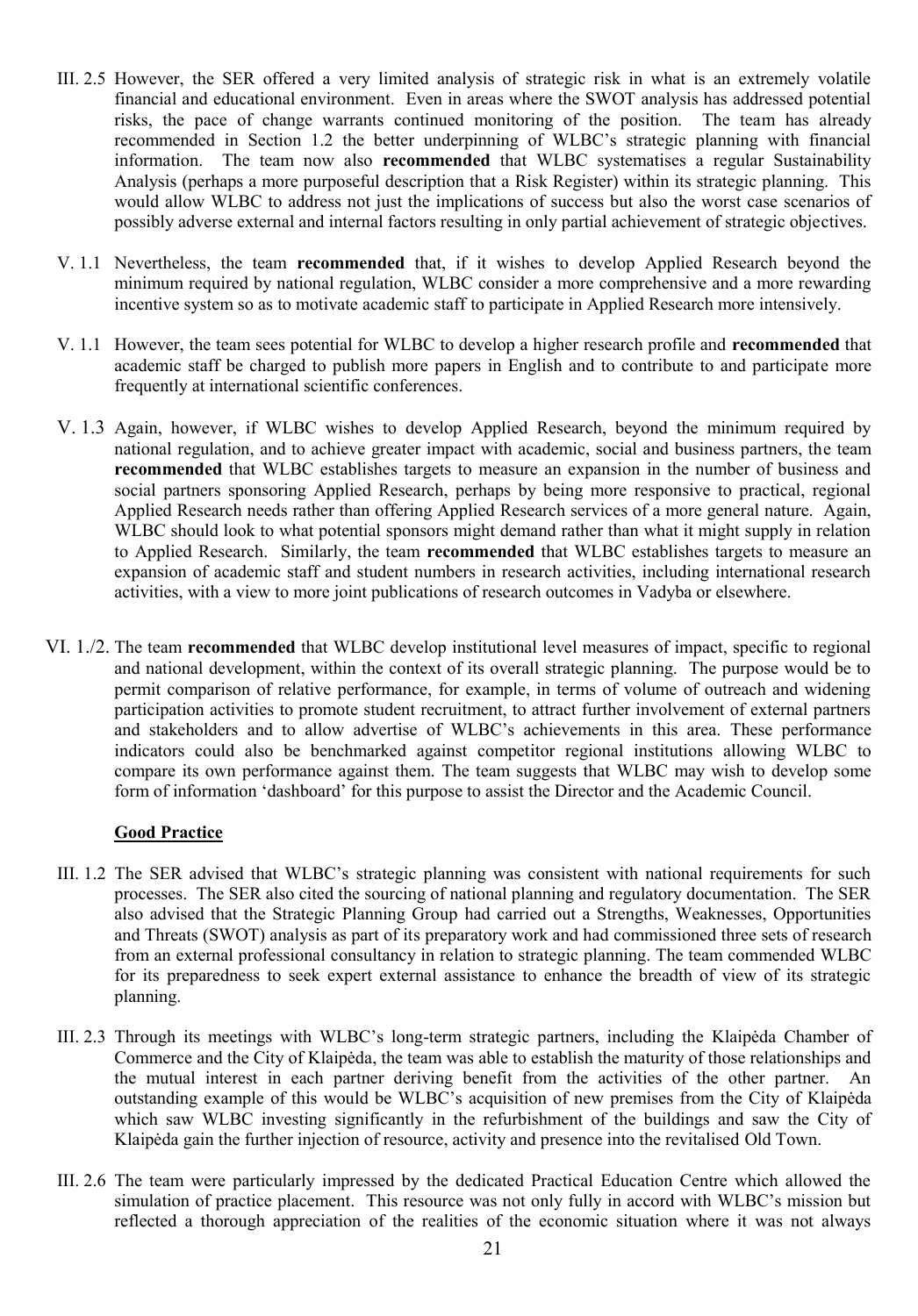possible to secure practice placements with employers for all students. The team commends the Practical Education Centre as good practice.

- V. 1.1 The most prestigious periodical of the College is the three-language scientific journal "Vadyba" (Management) published twice a year in English, Russian and Lithuanian. international editorial board and it is indexed in some international databases. The Lithuanian editor in chief, from Klaipėda University, introduced the team to its editorial policy. The journal has a strong reviewing process. Foreign reviewers have also been involved. The team can confirm that "Vadyba" is an asset to WLBC and, in the context of WLBC's size and standing, represents good practice.
- VI. 4. The team especially welcomes the engagement of practitioners, employed in the social and business partners where practice placements and final theses are located, in their assessment. The SER suggests that such practitioner engagement occurs in around 60% of all final theses.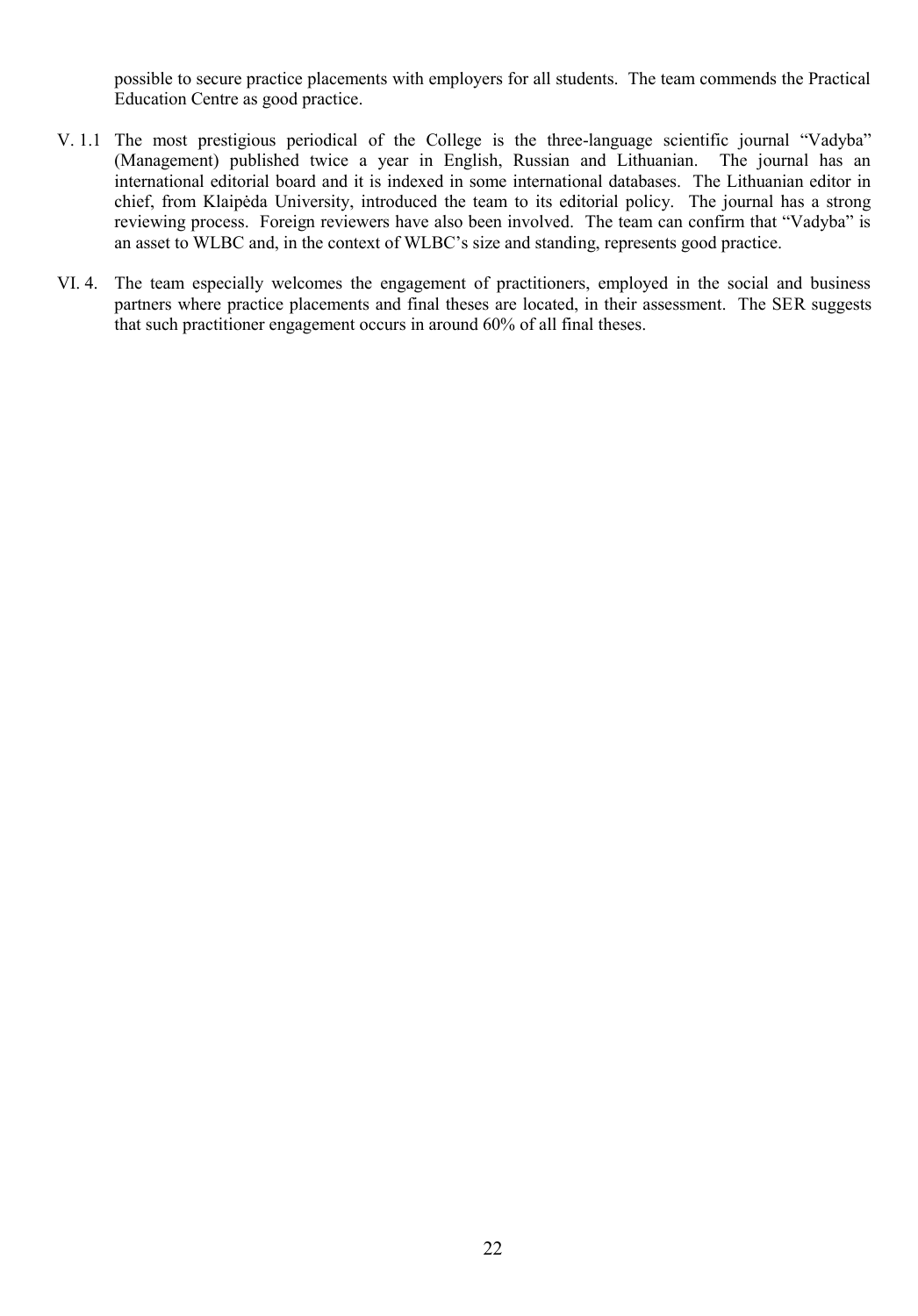## VIII. JUDGEMENT

## *WLBC* is given **positive** evaluation.

| Grupės vadovas:<br>Team leader:             | Prof Dr Johann Schneider                                                                |
|---------------------------------------------|-----------------------------------------------------------------------------------------|
| Grupės nariai:<br>Team members:             | Prof Tijt Roosmaa<br>Prof Jozsef Temesi<br>Mr Stasys Svagzdys<br>Ms Natalija Musinskaja |
| Vertinimo sekretorius:<br>Review secretary: | Mr Gregory Clark                                                                        |